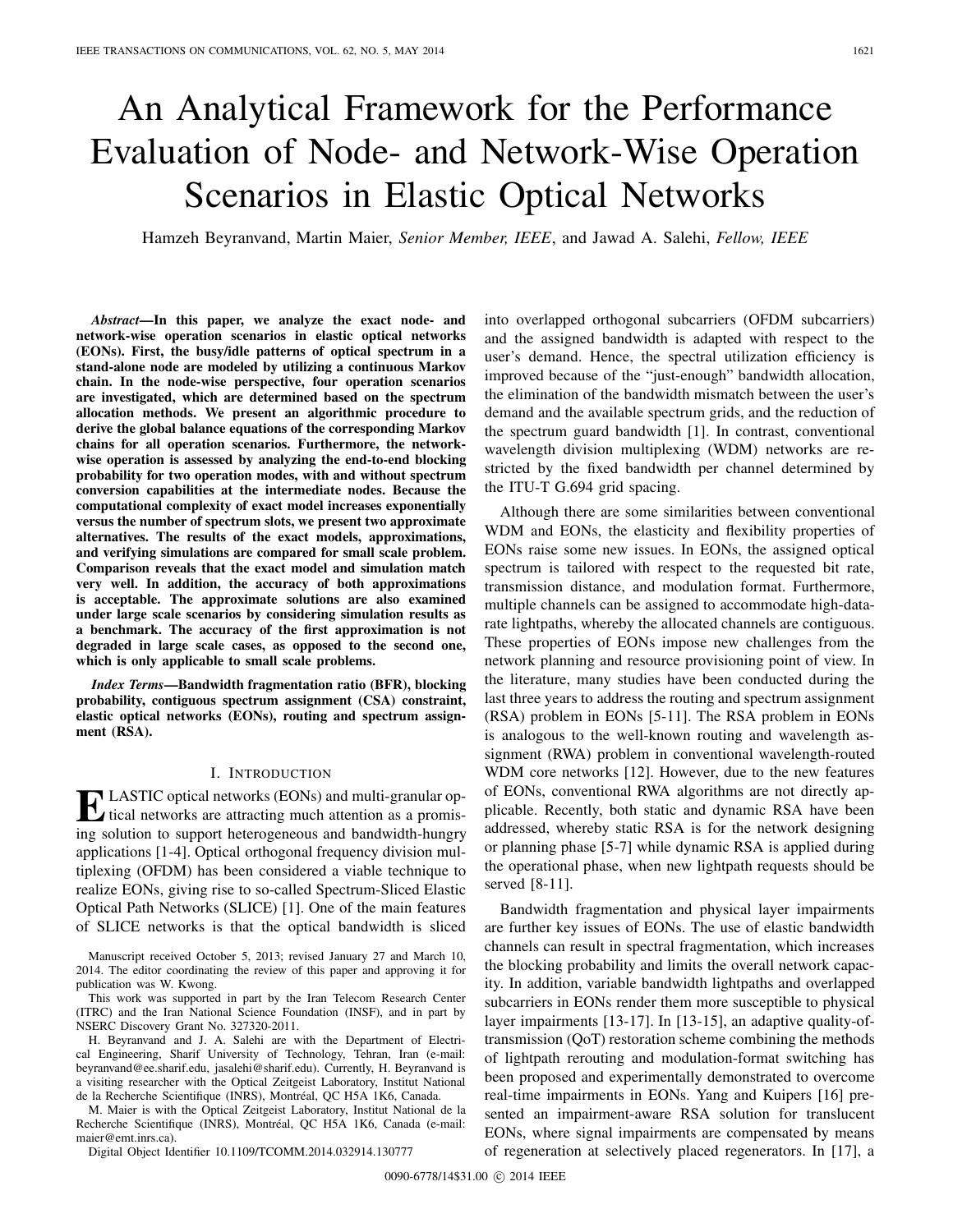QoT-aware RSA algorithm has been proposed, which allocates the modulation level and spectrum by estimating the QoT of the network via a closed-form expression for physical layer impairments.

The analytical performance evaluation of EONs has begun only recently [2], [11], [18-19]. It is important to note that the methods utilized to analyze traditional WDM networks are not applicable to assess the performance of EONs. In [11], the blocking probability of EONs has been evaluated for three different spectrum allocation policies under timevarying traffic assumptions. The authors have obtained the blocking probability of the dedicated-spectrum allocation policy by using the Erlang formula and approximately calculated the blocking probability of the two shared-spectrum policies by employing some relaxation assumptions [11]. In [18], an iterative procedure has been introduced to estimate the blocking performance of EONs. The authors approximated the bandwidth utilization ratio in order to obtain the blocking probability, then they compared the blocking probability of two scenarios, with and without spectrum conversion. In [19], the blocking probability of a stand-alone EON node was evaluated by modeling the bandwidth occupation as a continuous Markov chain under the first-fit (FF) and randomfit (RF) spectrum assignment approaches. The authors were only able to obtain the general form of the global balance equations (GBEs) of the model, while the details of the model were not explained. Recently, Shi *et al.* investigated the effect of bandwidth fragmentation on the blocking probability of EONs by using a simplified model of the EON operation [2]. To the best of our knowledge, there doesn't exist any unified performance evaluation frameworks to analyze the exact operation of EONs from both the node- and networkwise perspective.

In this work, we model the exact node- and network-wise operation scenarios in EONs. The considered system model is described in Section II. The node-wise performance modeling is presented in Section III. In this section, the bandwidth busy/idle status in a EON node is modeled by utilizing a continuous Markov chain. In the node-wise perspective, four operation scenarios are investigated, which are determined based on the allocation method (FF or RF) and the status of assignment constraint, with or without contiguous spectrum assignment (CSA) constraint. We present an algorithmic procedure to derive the GBEs of the corresponding Markov chains of all operation scenarios. After computing the steady-state probabilities of the bandwidth usage in a node, we evaluate the blocking probability and bandwidth fragmentation ratio in each EON link. In Section IV, the network-wise operation is assessed by analyzing the end-to-end blocking probability for two operation modes, with and without spectrum conversion capability at intermediate nodes. Section V is devoted to present two approximate solutions to obtain the node- and network wise blocking probability. We compare the results of exact models, approximations, and verifying simulations in Section VI. Finally, conclusions are drawn in Section VII.

# II. SYSTEM DESCRIPTION

Unlike conventional WDM networks with a typical grid size of 50 GHz, in EONs the optical spectrum is sliced into



Fig. 1. (a) The initial spectrum occupation state, (b) FF with CSA constraint, (c) RF with CSA constraint, (d) FF without CSA assignment, (e) RF without CSA assignment.

slots with grid size of 6.25 GHz or 12.5 GHz [8]. Then, the spectra allocated to the lightpath requests are adapted with respect to the demanded transmission rate and the determined modulation format. It is noted that the modulation format is determined based on the transmission distance of the lightpath and the necessary QoT specified according to the desired bit error rate [17]. The high-data-rate requests are allocated a number of slots, whereby under the CSA constraint these slots must be contiguous, otherwise any available idle slots can be assigned to the high-rate lightpaths. Furthermore, the idle slots can be allocated according to the FF and RF methods, whereby in the FF method, the first idle spectra are assigned to the request, whereas in the RF method idle spectra are randomly selected among the available spectra. Fig. 1 illustrates the different spectrum assignment scenarios. Accordingly, there are four operation scenarios in the node-wise performance evaluation:

- with CSA constraint and FF assignment (WCSA-FF),
- with CSA constraint and RF assignment (WCSA-RF),
- without CSA constraint and FF assignment (WOCSA-FF),
- without CSA constraint and RF assignment (WOCSA-RF).

It is worthwhile mentioning that in addition to the FF and RF methods, some alternatives have been introduced in [20]. However, in this paper we concentrate on the FF and RF methods as the most used candidates.

From the network layer point of view, there are two scenarios for spectrum assignment depending on the spectrum conversion capability of intermediate routers, with and without spectrum conversion (WSC and WOSC) [18]. Therefore, the operation modes in the network-wise performance evaluation are denoted as follows:

- with spectrum conversion and WCSA-FF (WSC-WCSA-FF),
- with spectrum conversion and WCSA-RF (WSC-WCSA-RF),
- with spectrum conversion and WOCSA-FF (WSC-WOCSA-FF),
- with spectrum conversion and WOCSA-RF (WSC-WOCSA-RF),
- without spectrum conversion and WCSA-FF (WOSC-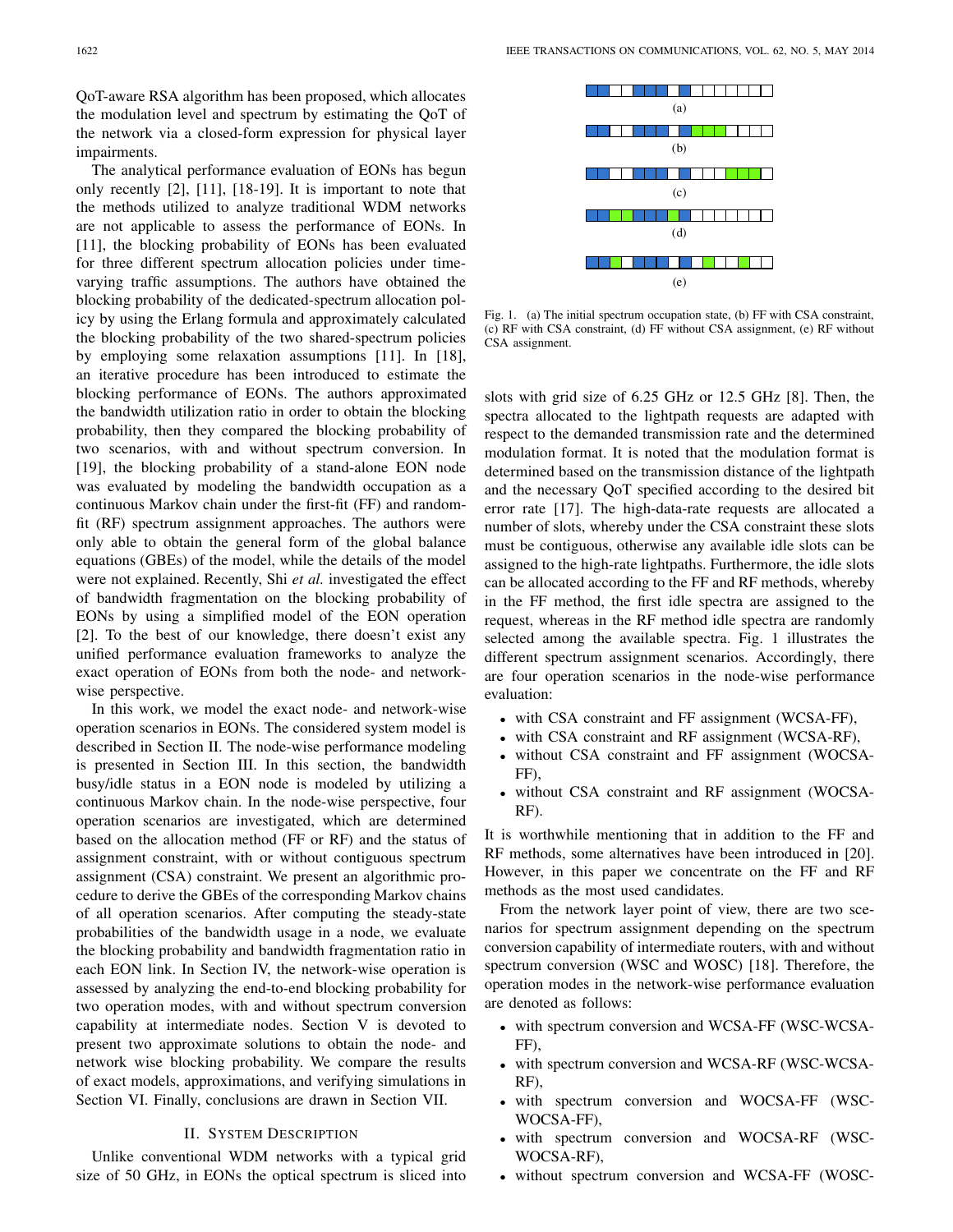WCSA-FF),

- without spectrum conversion and WCSA-RF (WOSC-WCSA-RF),
- without spectrum conversion and WOCSA-FF (WOSC-WOCSA-FF),
- without spectrum conversion and WOCSA-RF (WOSC-WOCSA-RF).

The number of required frequency slots  $(N_f)$  is determined as  $N_f = \left[\frac{\frac{R}{m} + \Delta G}{\Delta F}\right]$  $\left]$ , where *R* denotes the requested transmission rate,  $m$  is the modulation level,  $\Delta G$  indicates the frequency guard band, and Δ*F* denotes the grid size of the EON spectrum. It should be noted that the modulation level *m* denotes 2*<sup>m</sup>* quadratic amplitude modulation (2*m*-*QAM*) utilized to modulate the OFDM subcarriers, where *m*=1,..., 6.

## III. MODELING THE NODE-WISE OPERATION OF EONS

We model the bandwidth busy/idle status in an EON node by using the continuous-time Markov chain proposed in [19], where the states of the Markov chain indicate the number of users and the patterns of busy/idle spectra. In this section, we explain the details of this model and propose an algorithm to derive its GBEs. In our notation, users are classified according to the number of required spectrum slots, whereby a user who needs *i* slots is assigned to the *i*-th class. Thus, the user classification in this paper is different from the common terminology in multi-class service networks. We assume that the optical spectrum is sliced into C slots and there are K classes of users. Let vector  $n=(n_1, n_2, ..., n_K)$  denote the number of users where  $n_i$  is the number of class *i* users. The busy/idle status of spectrum is represented by occupiedspectrum-vector  $OSV_{(n,q)}$ , where, *q* is the *q*th permutation pattern of busy/idle slots for the given *n*. We define  $OSV_{(n,q)} =$  $\{(f_{L(1)}, f_{U(1)}), (f_{L(2)}, f_{U(2)}), \ldots, (f_{L(N_n)}, f_{U(N_n)})\}$ , where  $f_{L(j)}$  and  $f_{U(j)}$  are the lower and upper frequency of the *j*th busy spectrum interval with bandwidth of  $\Delta BW_j = (f_{U(j)})$  –  $f_{L(j)}$ ), respectively, and  $N_n = \sum_{i=1}^{K} n_i$  is the total number of established lightpaths for a given *n*. If  $\Delta BW_i = j\Delta F$ , then the *i*th occupied spectrum is in the class *j*, where  $\Delta F$  is the grid size of spectrum slots. In Fig. 1(a), for example, we have *C*=16 and by assuming *K*=3, the OSV of this spectrum pattern is {(0*,* 2Δ*F*)*,* (4Δ*F,* 7Δ*F*)*,* (8Δ*F,* 9Δ*F*)} and  $n = (1, 1, 1)$ . Henceforth, for the sake of simplicity and without loss of generality we remove the term Δ*F* from the OSV representation.

It is worthwhile pointing out that the total number of busy/idle patterns in the operation scenarios with and without the CSA constraint,  $N_{WCSA}(n)$  and  $N_{WOCSA}(n)$ , for a given *n* are calculated by counting all the permutations of busy and idle spectra. The number of idle slots are  $E = C - \sum_{i=1}^{K} b_i n_i$ , where  $b_i$  indicates the number of slots assigned to a class  $i$ user. Hence,  $N_{WCSA}(n)$  is obtained by counting all permutations of *E* idle slots and  $\sum_{i=1}^{K} n_i$  occupied spectra as given in (1a), whereas  $N_{WOCSA}(n)$  is calculated by considering the permutations of *C* idle and occupied slots as given by (1b).

$$
N_{WCSA}(n) = \frac{(E + \sum_{i=1}^{K} n_i)!}{E!(\prod_{i=1}^{K} n_i!)},
$$
\n(1a)

$$
N_{WOCSA}(n) = \frac{C!}{E!(\prod_{i=1}^{K} n_i!)}. \tag{1b}
$$

It should be noted that in WSCA, occupied slots of each class are contiguously permuted, whereas in WOSCA, slots allocated to each class can be noncontiguous. Therefore, there are  $\sum_{i=1}^{K} n_i$  and  $\sum_{i=1}^{K} b_i n_i$  disjoint occupied spectra in WSCA and WOSCA, respectively, which permute with *E* idle slots and produce  $N_{WCSA}(n)$  and  $N_{WOCSA}(n)$  permutations as given by (1). The denominators of (1a) and (1b) decrement the number of the same patterns counted by the numerator due to the same class busy and idle slots. As shown in Fig. 1, the occupation pattern in the case without CSA constraint does not affect the blocking probability, because in this case blocking occurs once the total number of idle slots is less than the demanded slots  $(N_f)$ , whereas under the CSA constraint a request is served if there are at least  $N_f$  contiguous idle slots. For example, considering the spectrum pattern shown in Fig. 1(a), a request with  $N_f = 8$  under the CSA constraint is blocked, though it can be served in the scenario without CSA constraint. Furthermore, the spectrum patterns can be categorized with respect to *n*, then OSVs of each group are numbered based on the permutation patterns. In Appendix A, we present an algorithmic procedure to categorize and index all spectrum patterns for any given *C* and *K*.

# *A. Operation model of a stand-alone EON node with CSA constraint*

The steady-state probabilities of the spectrum patterns are necessary to evaluate the performance of EONs. Toward this end, all the possible transitions among states must be determined. As shown in Fig. 2, the transition scenarios depend on the spectrum allocation method, FF or RF. In the RF spectrum allocation, the outgoing rates for class *k* arrivals and departures are  $\frac{\lambda_k}{m_k^+}$  and  $\mu_k$ , respectively, where  $\lambda_k$  and  $\mu_k$  are the Poisson arrival and departure rates of a class  $k$  user, respectively; and  $m_k^+$  is the number of all scenarios, which can allocate  $k$ contiguous idle slots to a class *k* user. In addition, the incoming rates for class *k* arrivals and departures are  $\frac{\lambda_k}{m'_k+1}$  and  $\mu_k$ , respectively, where  $m'_{k}$ <sup>+</sup> has the same definition as  $m_{k}$ <sup>+</sup>, which depends on the pattern of the former states. As shown in Fig. 2(a), we have  $m_1'{}^+ = 4$  and  $m_2'{}^+ = 4$ , which denote the number of scenarios to serve an incoming class 1 and class 2 user in the states  $OSV_{((n=(0,1,0),4))}$  and  $OSV_{((n=(1,0,0),1))}$ , respectively. On the other hand, in the FF spectrum assignment, the outgoing and incoming transition rates of arrivals are  $\lambda_k$ , while the transition rates in the case of departures are the same as that of the RF method.

By considering all the possible transitions from/in a spectrum pattern, we can write its GBE. For instance, the GBE of the spectrum pattern depicted in Fig. 2 is given by: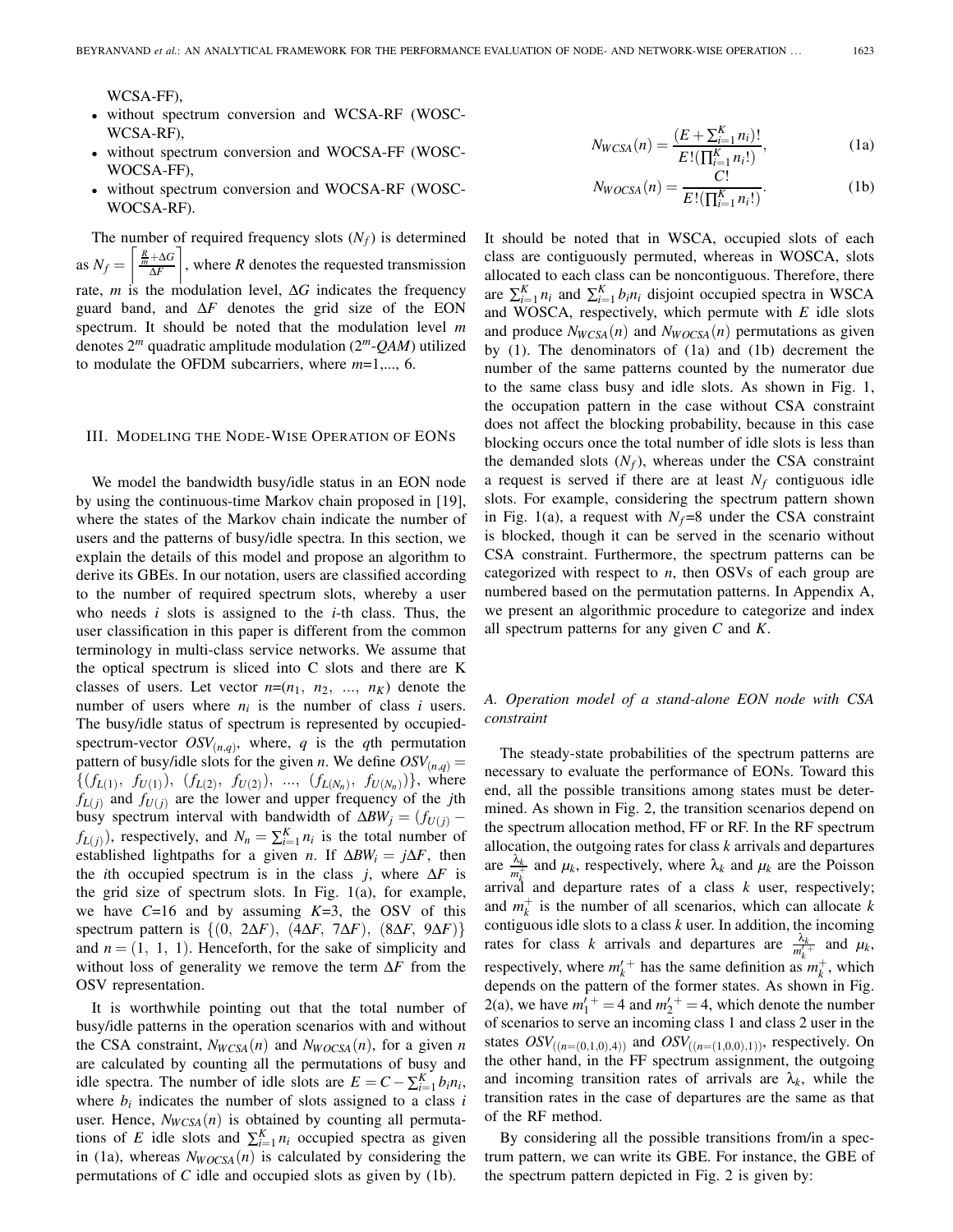

Fig. 2. Transition scenarios of the  $OSV_{(n=(1,1,0),3)}$  under the (a) WCSA-RF and (b) WCSA-FF spectrum allocation methods (*C*=6, *K*=3).

| <b>Notation</b>                              | <b>Description</b>                                                                                                |
|----------------------------------------------|-------------------------------------------------------------------------------------------------------------------|
| $\lambda_k$                                  | Arrival rate of class $k$ users                                                                                   |
| $\mu_k$                                      | Average holding time of class k users.                                                                            |
| $\boldsymbol{n}$<br>$\overline{OSV}_{(n,i)}$ | $n = (n_1, , n_K)$ , where $n_i$ is the number of class i users.<br><i>i</i> th spectrum pattern of a given $n$ . |
| $P\left(OSV_{(n,i)}\right)$                  | Probability that system is in $OSV_{(n,i)}$ .                                                                     |
| $n_i^{\pm}$                                  | $n_j^{\pm} = (n_1, , n_j \pm 1, , n_K).$                                                                          |
| $\Gamma_{OSV_{(n,i)}}^{k+}$                  | Set of all possible states after the arrival<br>of a class k user in state $OSV_{(n,i)}$ .                        |
| $\Gamma^{k-}_{OSV_{(n,i)}}$                  | Set of all possible states after the departure<br>of a class k user in state $OSV_{(n,i)}$ .                      |
| $m_{OSV_{(n,i)}}^{k\pm}$                     | Number of elements in $\Gamma_{OSV_{(n,i)}}^{k\pm}$                                                               |
| $\Omega_{(C,K)}^{WCSA}$                      | Set of all possible occupation patterns in WCSA<br>operation modes (RF and FF) for the given $C$ and $K$ .        |

TABLE I **NOTATIONS** 

$$
(\lambda_1 + \lambda_2 + \mu_1 + \mu_2)P(OSV_{(n,3)}) =
$$
  
\n
$$
\mu_1(P(OSV_{(n_1^+,2)}) + P(OSV_{(n_1^+,4)}) + P(OSV_{(n_1^+,12)}) +
$$
  
\n
$$
\mu_2P(OSV_{(n_2^+,1)}) + \frac{\lambda_1}{4}P(OSV_{(n_1^-,4)}) + \frac{\lambda_2}{4}P(OSV_{(n_2^-,1)}),
$$
 (2a)  
\n
$$
(\lambda_1 + \lambda_2 + \mu_1 + \mu_2)P(OSV_{(n,3)}) =
$$
  
\n
$$
\mu_1(P(OSV_{(n_1^+,2)}) + P(OSV_{(n_1^+,4)}) + P(OSV_{(n_1^+,12)}) +
$$
  
\n
$$
\mu_2P(OSV_{(n_2^+,1)}) + \lambda_1P(OSV_{(n_1^-,4)}),
$$
 (2b)

where  $(2a)$  and  $(2b)$  are the GBE of Fig.  $2(a)$  and Fig. 2(b), respectively. For convenience, the employed notations are summarized in Table I. Generally, the GBEs of each state in both spectrum allocation methods can be obtained by using the following relation:

$$
\left(\sum_{k=1, \Gamma_{OSV_{(n,i)}}^{k+} \neq 0}^{K} \lambda_k + \sum_{k=1, \Gamma_{OSV_{(n,i)}}^{k-} \neq 0}^{K} m_{OSV_{(n,i)}}^{k-} \mu_k\right) P(OSV_{(n,i)})
$$
\n
$$
= \sum_{k=1, \Gamma_{OSV_{(n,i)}}^{k+} \neq 0}^{K} \left(\sum_{j=1}^{m_{(n,i)}^{k+} \neq 0} \mu_k P(OSV_{(n_k^+,j)})\right) + \sum_{k=1, \Gamma_{OSV_{(n,i)}}^{k-} \neq 0}^{K} \left(\sum_{j=1}^{m_{(n,i)}^{k-} \neq 0} \frac{\lambda_k}{m_{OSV_{(n_k^-,j)}}^{k+} P(OSV_{(n_k^-,j)})}\right),
$$
\n
$$
\forall OSV_{(n,i)} \in \Omega_{(C,K)}^{WCSA}.
$$
\n(3)

The derivation of  $\Gamma_{OSV(n,i)}^{k\pm}$  and  $m_{OSV(n,i)}^{k\pm}$  is not straightforward and depends on the spectrum assignment algorithm. In Appendix B, we introduce an algorithmic procedure to obtain  $\Gamma_{OSV_{(n,i)}}^{\overline{k\pm}}$  and  $m_{OSV_{(n,i)}}^{k\pm}$ , as well as the GBE of each state for the WCSA-FF and WCSA-RF operation modes. Note that  $\Omega_{(C,K)}^{WCSA}$ of the RF and FF methods are the same.

After obtaining the GBE of all states and considering the normalization equation, we need to solve a linear system of the form  $Ax = b$ , where *A* is the transition intensity matrix, *x* is the vector of steady-state probabilities, and  $b = [1, 0, 0, ..., 0]^T$ . The solution of this linear system for small values of *C* is easily obtained with direct method (by multiplying *b* with inverse of *A*). However, the size of *A* is exponentially increasing with *C*. Hence, calculating the exact solution for large *C* is time consuming and needs huge storage. Therefore, for large *C* we will propose some approximate solutions in Section V.

# *B. Operation model of a stand alone EON node without CSA constraint*

It has been supposed that in EONs the CSA constraint is necessary and the operation scenario without the CSA constraint is practically complicated. However, recently proposed multi-flow bandwidth variable transponders [22] can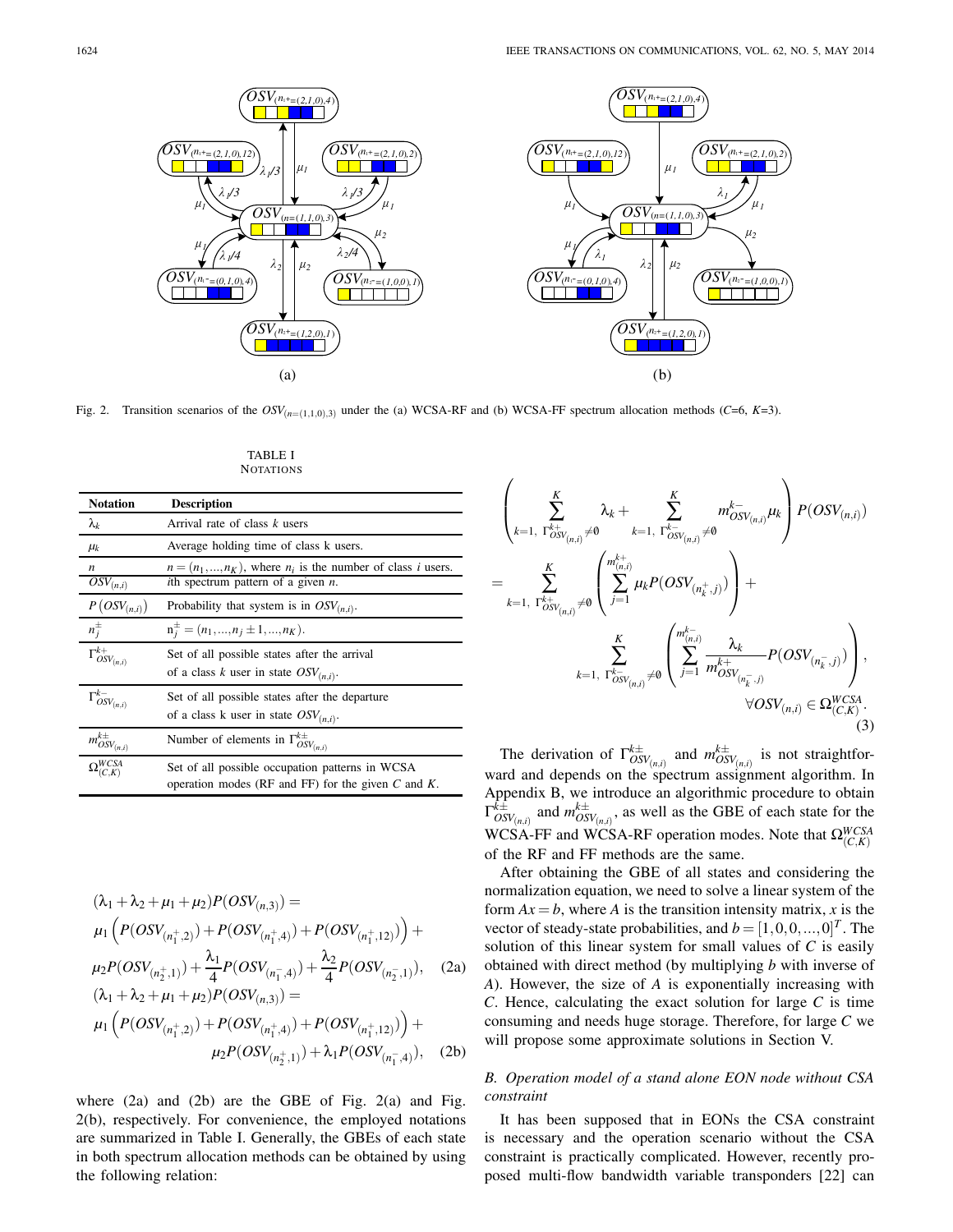technologically realize the implementation of EON without the CSA constraint. Hence, in this paper the operation scenarios without CSA constraint (WOCSA-FF and WOCSA-RF) are also investigated.

By splitting a lightpath into multiple sub-signals, the number of spectrum slots increases due to the guard band overhead of each sub-signal. If a lightpath with rate *R* is split into *d* subsignals with rate  $\Delta R_1$ ,  $\Delta R_2$ , ...,  $\Delta R_d$ , the number of required spectrum slots is equal to  $\sum_{i=1}^{d}$  $\sqrt{\frac{\Delta R_i}{m} + \Delta G}$  . Generally, a lightpath with rate *R* can be split into at most  $\left[\frac{R}{m(\Delta F - \Delta G)}\right]$  subsignals with bandwidth of  $\Delta F - \Delta G$ , provided that  $\Delta G < \Delta F$ . In this case, the number of required spectrum slots is also  $\left\lceil \frac{R}{m(\Delta F - \Delta G)} \right\rceil$ . This implies that for WOCSA scenarios *Nf* satisfies inequality  $\int_{\frac{R}{\Delta F}}^{\frac{R}{m}+\Delta G}$  $\left| \leq N_f \leq \left\lceil \frac{R}{m(\Delta F - \Delta G)} \right\rceil$ . However, the guard band Δ*G* between neighboring signals, which depends on the operational limitations of the given bandwidth-variable wavelength cross-connect (BV-WXC), may be larger than Δ*F*. In this case, the upper bound of the aforementioned inequality is not valid. Thus, for  $\Delta G > \Delta F$  the number of required spectrum slots can be determined according to the number of sub-signals and their transmission rate, Δ*Ri*. Recently, in [23] a mixed integer linear programming (MILP) formulation has been introduced to select the number of sub-signals of the WOCSA modes as well as the spectrum width and modulation level of each sub-signal.

Modeling the effect of guard band overhead in the introduced Markov model is not straightforward and increases its complexity. However, in the cases where we have  $\Delta G < \Delta F$ and  $\frac{R}{m} + \Delta G$   $\Delta F$  $\bar{x} = \left[\frac{R}{m(\Delta F - \Delta G)}\right]$ , we can generalize this Markov model to evaluate the WOSCA operation scenarios.

In the remainder of the paper, we ignore the overhead spectrum due to multiple guard bands in the WOCSA operation. Under this assumption, the GBEs of the Markov chain of WOCSA cases are the same as in (3) for  $OSV_{(n,i)} \in \Omega_{(C,K)}^{WOCSA}$ , where  $\Omega_{(C,K)}^{WOCSA}$  is the set of all possible spectrum patterns in WOCSA-RF and WOCSA-RF operation modes. In Appendix C, the details of obtaining the GBEs of all spectrum patterns in WOCSA-FF and WOCSA-RF operation modes are presented.

#### *C. Performance Evaluation Benchmarks*

In our evaluation, we consider the blocking probability (*BP*) and bandwidth fragmentation ratio (*BFR*) as the performance metrics. The blocking probability of a class *k* user in EON node with CSA constraint  $(BP_k^{WCSA})$  is obtained by aggregating the probabilities of all states lacking *k* contiguous idle slots ( $\Gamma_{OSV_{(n,i)}}^{k+} = \emptyset$ ). Hence, we obtain

$$
BP_k^{WCSA} = \sum_{\forall OSV_{(n,i)} \in \Omega_{(C,K)}^{WCSA}, \ \&\&\Gamma_{OSV_{(n,i)}}^{+} = 0} \tag{4}
$$

Next, the blocking probability of a class *k* user in EON node without CSA constraint  $(BP_k^{WOCSA})$  is derived by aggregating the probabilities of all states with less than  $k$  idle slots  $(E \le k)$ , as follows:

$$
BP_k^{WOCSA} = \underbrace{\sum P(OSV_{(n,i)})}_{\forall OSV_{(n,i)} \in \Omega_{(C,K)}^{WOCSA}}, \&& E < k} \tag{5}
$$

It is worthwhile noting that the overall blocking probability is obtained by averaging over the blocking probabilities of all classes via  $BP^{WCSA} = \frac{\sum_{i=1}^{K} BP_i^{WCSA}}{K}$  and  $BP^{WOCSA} = \frac{\sum_{i=1}^{K} BP_i^{WOCSA}}{K}$ under the equal-probability arrival assumption for different classes.

The bandwidth fragmentation is a challenging phenomenon that refers to the non-aligned and small-sized idle spectra in EON spectrum, which mainly arises due to the variablebandwidth spectrum assignment and the dynamic and timevarying properties of the assigned spectra. In our evaluation, we measure the bandwidth fragmentation of the given occupied spectrum vector (OSV) as follows:

$$
BFR(OSV) = \begin{cases} 1 - \frac{max(\Delta UOS)}{sum(\Delta UOS)}, & if \ sum(\Delta UOS) > 0\\ 0, & if \ sum(\Delta UOS) = 0 \end{cases}
$$
(6)

where Δ*UOS* is a vector denoting the unoccupied spectrum intervals of the given OSV, *max*(Δ*UOS*) indicates the largest idle spectrum interval in Δ*UOS*, and *sum*(Δ*UOS*) is the summation of the idle spectra. For completeness, it should be noted that there may be other definitions to measure the bandwidth fragmentation, which may yield different values [20]. However, all these definitions have the same basic principle borrowed from the storage fragmentation concept in computers and apply the same quantifying concept of bandwidth fragmentation [20]. We obtain the average bandwidth fragmentation ratio *BFRav* by using the steady-state probabilities of different spectrum patterns via *BFRav* =  $\sum_{\forall OSV(n,i)} \sum_{C \subseteq K} BFR(OSV(n,i))P(OSV(n,i)).$ 

# IV. MODELING THE NETWORK-WISE OPERATION OF EONS

The network-wise operation of EONs is evaluated by modeling the end-to-end spectrum occupation along the established lightpaths. This model depends on the spectrum conversion capabilities of intermediate nodes. We consider two scenarios with and without spectrum conversion capability (WSC and WOSC). The end-to-end blocking probability  $(BP_{e-e})$  is evaluated along the traversing links of the given lightpath. The *BP* of the network is obtained by averaging over the *BP<sub>e−e</sub>* of all established lightpaths. It is worth mentioning that we assume traffic independency among the links. Our analysis could be modified to consider the blocking effect at intermediate nodes by utilizing the same approach as in the Erlang fixed-point approximation [24]. However, considering the traffic dependency among links would further complicate the calculation of *BPe*−*e*. Thus, in this study we consider traffic independency among links of a given lightpath.

In the case of WSC, the end-to-end blocking probability of a class *i* user along an *H*-*hop* lightpath (*BPWSC e*−*e*(*i,H*) ) is obtained as follows:

$$
BP_{e-e(i,H)}^{WSC} = 1 - \prod_{l=1}^{H} (1 - BP_{l(i)}),
$$
 (7)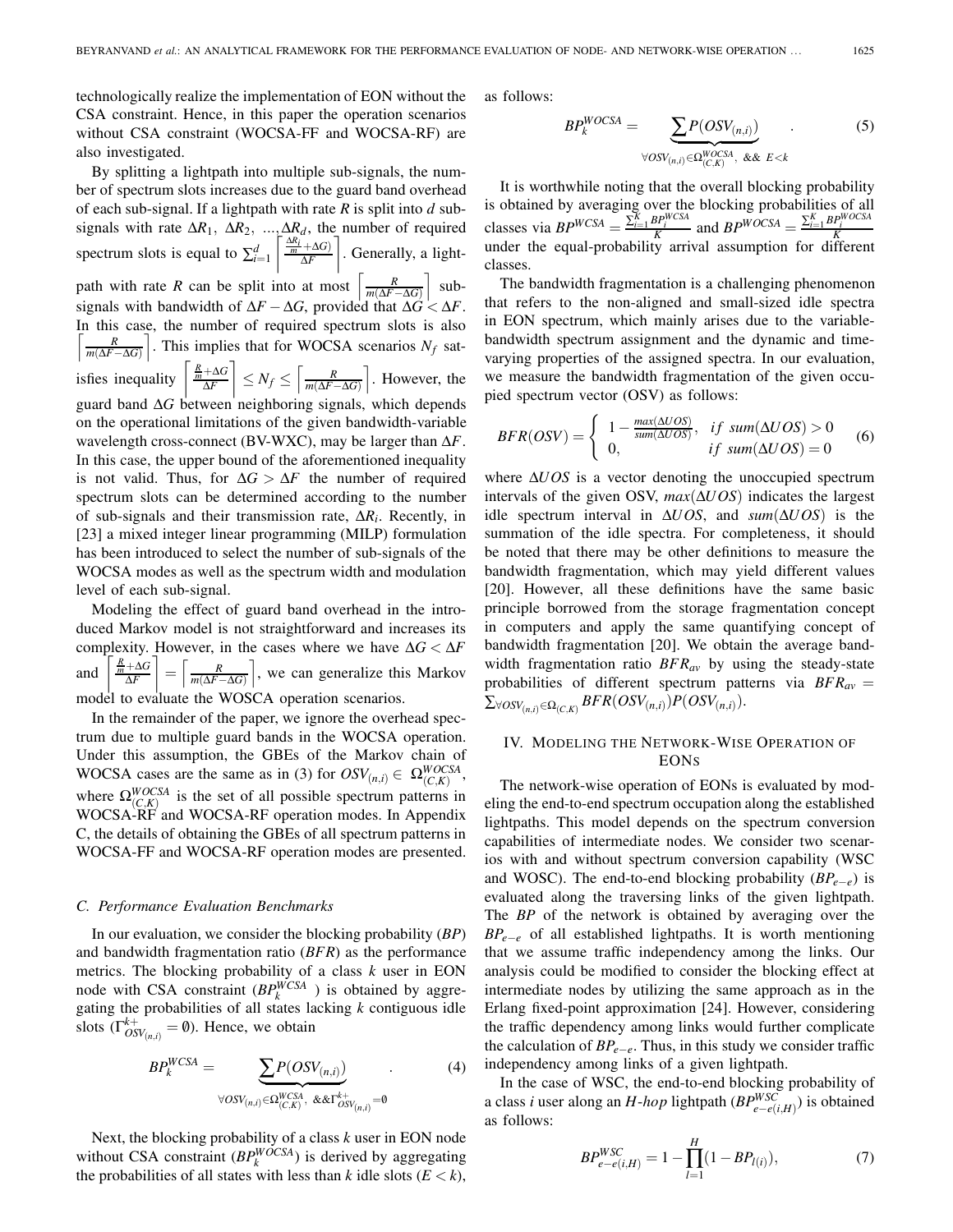where  $BP_{l(i)}$  is the blocking probability of a class *i* user at the *l*th link.

In order to derive the end-to-end blocking of a class *i* user along an *H*-*hop* lightpath under the WOSC operation mode  $(BP_{e-e(i,H)}^{WOSC})$ , first the end-to-end occupied spectrum vector (*OSV<sub>e−e</sub>*) of the lightpath is computed, then the blocking probability is obtained by evaluating *OSVe*−*<sup>e</sup>* as the spectrum pattern of a stand-alone node. We calculate *OSVe*−*<sup>e</sup>* of an *Hhop* lightpath by employing the *spectrum union operation* [9] as follows:

$$
OSV_{e-e} = \bigcup_{l=1}^{H} OSV_l,
$$
\n(8)

where  $OSV_1$  denotes OSV of the *l*th link. For example, the *spectrum union operation* on a 2-*hop* lightpath with  $OSV_1 = \{(0,3), (6,8)\}\$  and  $OSV_2 = \{(1,2), (4,5), (7,10)\}\$ yields *OSVe*−*<sup>e</sup>* = {(0*,*3)*,*(4*,*5)*,*(6*,*10)}. Afterwards, *BPWOSC e*−*e*(*i,H*) is computed as

$$
BP_{e-e(i,H)}^{WOSC} = \underbrace{\sum P(OSV_{e-e})}_{\forall OSV_{e-e} \in \Omega_{(C,K,H)}^{e-e}, \& \& \Gamma_{OSV_{e-e}}^{i+}} \tag{9}
$$

where  $\Omega_{(C,K,H)}^{e-e}$  is the set of all  $OSV_{e-e}$  patterns for an *H-hop* lightpath with *C* spectrum slots and *K* classes of users with *P*(*OSV<sub>e−e</sub>*) given by

$$
P(OSV_{e-e}) = \sum_{\forall OSV \in M} \left( \prod_{h=1}^{H} P(OSV_h) \right), \tag{10}
$$

where *M* is the set of all spectrum patterns that generate the same *OSV<sub>e−e</sub>*, and *P*(*OSV<sub>h</sub>*) is the steady-state probability of *OSVh* for a stand-alone node. Finally, overall BP of class *i* users in a given network topology  $(BP_{net(i)})$  is achieved as follows

$$
BP_{net(i)} = \sum_{H=1}^{H_{max}} \beta_H BP_{e-e(i,H)}
$$
(11)

where  $H_{max}$  is the hop count of the longest path and  $\beta_H$ denotes the percentage of *H*-*hop* paths in a given network topology. This coefficient is obtained by determining lightpath of all possible source-destination pairs in the network topology graph and computing the corresponding percentage.

#### V. APPROXIMATE MODELS

Obtaining the exact performance metrics for large scale EONs is computationally complicated. Thus, to evaluate the performance of EONs in large scale according to practical values for system parameters (*C*=300 or 600), we need some relaxation assumptions to reduce the computational complexity. In this section, we present two approximate alternative, refereed to as approximation 1 (App. 1) and 2 (App.2), to evaluate large scale EONs' node- and network-wise operation modes.

### *A. Approximation 1 (App.1)*

In App.1, we propose to obtain the solutions of Eq.  $(3)$ by categorizing its states with respect to the number of users in each class. Then, a Markov model regardless of the spectrum patterns can be employed to derive the steady-state probabilities of different *n*, considering the operation scenario without CSA constraint. In this model, all spectrum patterns have equal probability. It is interesting to point out that this Markov chain is the same as the model introduced for multirate loss queues (MRLQs) with C servers, where customers are divided into *K* classes and a class *i* user requires *i* servers. In [21], MRLQs were analyzed and a closed-form formula was presented to obtain the steady-state probabilities of the queues. Considering Kaufman's formula [21], the steady-state probability of the number of active users in EON spectrum (*n*) is given by

$$
P(n) = \frac{1}{G} \prod_{i=1}^{K} \frac{1}{n_i!} \left(\frac{\lambda_i}{\mu_i}\right)^{n_i}, \forall n \text{ if } \sum_{i=1}^{K} (i \times n_i) < C,
$$
\n
$$
G = \frac{1}{\sum_{\forall n \text{ if } \sum_{i=1}^{K} (i \times n_i) < C}}.
$$
\n
$$
(12)
$$

We approximate the probabilities of the spectrum patterns in both operation scenarios WCSA and WOCSA by assuming uniform distribution for all patterns with the same vector *n*. Thus, this assumption yields

$$
P_{ap}(OSV_{(n,i)}) = \frac{1}{N_{WOCSA}(n) \times G'} \prod_{i=1}^{K} \frac{1}{n_i!} \left(\frac{\lambda_i}{\mu_i}\right)^{n_i},\qquad(13)
$$

where for the WCSA operation scenario we have

$$
OSV_{(n,i)} \in \Omega_{(C,K)}^{WCSA}, \ i = 1, ..., N_{WCSA}(n), \ G' = \frac{1}{\sum_{\forall OSV_{(n,i)} \in \Omega_{(C,K)}^{WCSA}}},
$$

and for the case of WOCSA

$$
OSV_{(n,i)} \in \Omega_{(C,K)}^{WOCSA}, \ i = 1,...,N_{WOCSA}(n), \ G' = \frac{1}{\sum_{\forall OSV_{(n,i)} \in \Omega_{(C,K)}^{WOCSA}}}
$$

*,*

with  $P_{ap}(OSV_{(n,i)})$  denoting the approximation of  $P(OSV_{(n,i)})$ . Although by employing this approximation we obtained a close-form relation for the probability of each spectrum pattern, deriving BP for large scale problem still is complicated. Because, as *C* increases the number of *n* are grown so that calculating (12) is very time consuming and needs huge storage. In this regard, we propose to utilize one-dimensional recursion introduced by Kaufman [21]. In one-dimensional recursion the probability of all patterns that have *j* occupied slots,  $g(j)$  is obtained as follows [21]

$$
j \times g(j) = \sum_{i=1}^{K} b_i \left(\frac{\lambda_i}{\mu_i}\right) g(j - b_i)
$$
 (14)

where  $g(x)=0$  for  $x < 0$  and  $\sum_{j=0}^{C} g(j) = 1$ . In our definition  $b_i$ , the number of slots assigned to a class  $i$  user, is  $i$ . By using  $g(j)$  we can approximate *BP* of class *i* users  $(BP_i^{App.1})$ as follows:

$$
BP_i^{App.1} = \sum_{k=0}^{i-1} g(C-k).
$$
 (15)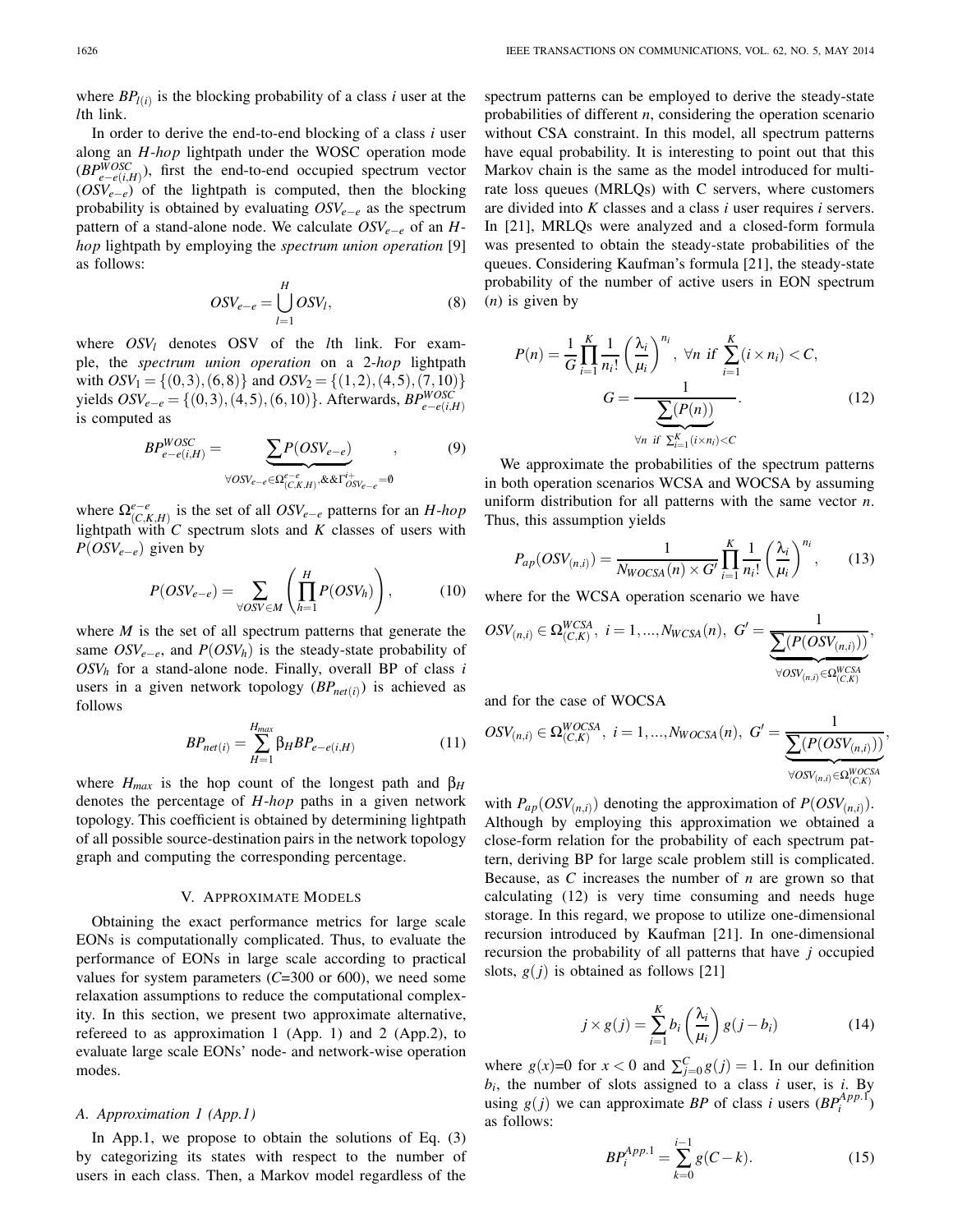where  $g(C−k)$  for  $0 ≤ k ≤ i-1$  denotes the probabilities of states blocking a class *i* users due to the lack of adequate idle slots. It is worthwhile mentioning that this approximate solution estimates the blocking of WOCSA operation scenarios very well, because in WOSCA modes only the number of idle slots affects BP. On the other hand, this approximation underestimates BP in WSCA cases, because it does not take into account those scenarios in which a class *i* user is blocked due to the lack of *i* contiguous idle slots, even though there are *i* or more disjoint idle slots. Therefore, we can utilize App.1 as a lower bound on the performance of WSCA operation modes.

Finally, App.1 is utilized to estimate the end-to-end blocking probability of an *H*-*hob* lightpath as follows:

$$
BP_{e-e(i)}^{App.1} = 1 - (1 - BP_i^{App.1})^H,
$$
\n(16)

#### *B. Approximate 2 (App.2)*

In the second approximation, we model the busy/idle states of the spectrum slots as a binomial distribution by assuming the bandwidth utilization ratio as the probability of slot occupation. Then, we utilize the approach in [18] to calculate the blocking probability in WSCA operation modes. In this approach, the busy/idle status of a spectrum slot is considered the head/tail status of a coin and the total number of spectrum slots is considered the total number of tosses. Hence, the probability of finding at least *i* continuous idle spectrum slots out of a total of *C* slots is equivalent to the probability of obtaining at least *i* continuous heads (or tails) among a *C*time tossing event.

Let  $f(C, i)$  denote the probability that there are at least *i* continuous idle spectrum slots out of a total of *C* slots. For a given bandwidth utilization ratio ρ, *f*(*C,i*) is obtained as follows [18]:

$$
f(C,i) = \sum_{j=1}^{i-1} \left( f(C-j,i)(1-\rho)\rho^{j-1} \right) + (1-\rho)^i, \ i = 1,...,K.
$$
\n(17)

We estimate the bandwidth utilization ratio by employing the approximate steady-state probabilities obtained in the former subsection as follows:

$$
\rho = \frac{1}{C} \sum_{j=1}^{K} jg(j).
$$
 (18)

Subsequently, we can estimate BP of class *i* user,  $BP_i^{App.2}$  as:

$$
BP_i^{App.2} = 1 - f(C, i), i = 1, ..., K.
$$
 (19)

From the network-wise perspective, using this approximation the *BPe*−*<sup>e</sup>* of an *H*-*hop* lightpath in the operation mode of WSC is derived as:

$$
BP_{e-e(i)}^{WSC(App.2)} = 1 - (f(C,i))^H.
$$
 (20)

Furthermore, the *BPe*−*<sup>e</sup>* of an *H*-*hop* lightpath in the case of WOSC is evaluated by utilizing the probability that a slot is busy along all the links  $\rho^H$ . Hence, the probability that there are *i* continuous idle slots in  $OSV_{e-e}$  of a lightpath,  $f_{e-e}(C, i)$ , is obtained as:



Fig. 3. Blocking probability of different node-wise operation scenarios for *C*=8, *K*=3.

$$
f_{e-e}(C,i) = \sum_{j=1}^{i-1} (f_{e-e}(C-j,i)(1-\rho^H)(\rho^H)^{j-1}) + (1-\rho^H)^i,
$$
  
\n
$$
i = 1,...,K.
$$
\n(21)

Thus, by utilizing  $f_{e-e}(C, i)$ , we have:

$$
BP_{e-e(i)}^{WOSC(App.2)} = 1 - f_{e-e}(C, i). \tag{22}
$$

## VI. NUMERICAL AND SIMULATION RESULTS

## *A. Results of Node-Wise Modeling*

In this subsection, we investigate different node-wise operation scenarios. In Fig. 3, we compare the average BP of the WCSA-FF, WCSA-RF, WOCSA-FF, and WOCSA-RF operation modes. The results are depicted versus *offered load*, which is defined as  $\frac{\lambda}{\mu}$ , whereby  $\lambda$  is the user arrival rate and  $\mu$  is the service time of each user. We assume that  $\mu_k = \mu$  and  $\lambda_k = \frac{\lambda}{K}$  for  $k = 1, ..., K$ . Under this assumption, we compute the average BP by ensemble averaging over BP of different classes. Form the figure, we observe that the WCSA-RF mode has the worst BP. Furthermore, BP of WOCSA-FF and WOSCA-FF is the same and lower than that of WSCA-FF. Therefore, in the cases with CSA constraint the spectrum assignment methods, i.e., RF or FF, influence BP. However, in operation scenarios without CSA constraint the spectrum assignment does not affect BP.

The bandwidth fragmentation ratio of different scenarios is compared in Fig. 4. The figure shows that in both WCSA and WOCSA cases the BFR of the RF method is higher than that of FF. Furthermore, by neglecting the CSA constraint the BFR increases. In the WCSA operation modes, the case with higher BFR has also higher BP. On the other hand, although WOCSA-RF has higher BFR than WOCSA-FF, their BP are the same, as shown in Fig. 3. Thus, we can deduce that in WCSA operation modes the growth of BFR increases BP, whereas in the WOSCA operation scenarios such a relation is not valid.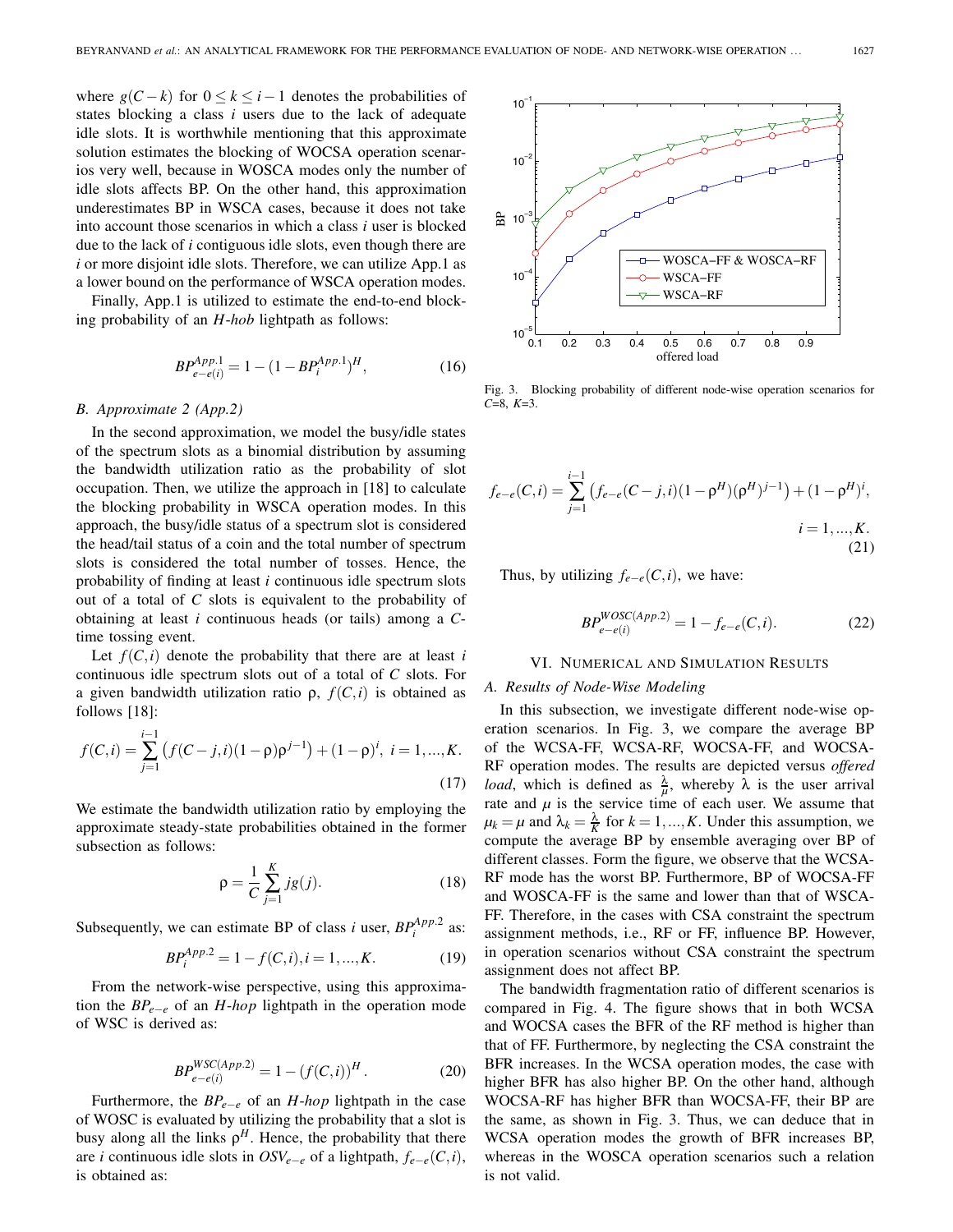

Fig. 4. Bandwidth fragmentation ratio under different node-wise operation scenarios for *C*=8, *K*=3.

As discussed, deriving the exact performance of large scale EON operation scenarios is computationally demanding. In Table II, we compare the results of the exact model, denoted as Exact, verifying simulation, indicated as Sim., App.1 and App.2 for small scale cases,  $(C=6, K=3)$  and  $(C=8, K=4)$ , under light and medium offered loads. Furthermore, in Table III, we report the results of verifying simulation, App.1 and App.2 for medium and large scale scenarios, (*C*=80, *K*=15), (*C*=300, *K*=30), and (*C*=600, *K*=50). We simulated different operation scenarios by utilizing an event-driven simulator based on Poisson traffic, i.e., Poisson arrival with parameter  $\lambda$  and exponentially distributed service time with parameter  $\mu$ . In addition, we assume that incoming traffic is uniformly distributed among *K* classes,  $(\mu_k = \mu, \lambda_k = \frac{\lambda}{K}$  for  $k = 1, ..., K$ ). We generated  $10<sup>5</sup>$  and  $10<sup>7</sup>$  arrival events to simulate small and large scale EONs, respectively.

From Table II we observe that the results of the exact model and verifying simulations have the same trend and are close. The closeness between the exact model and verifying simulation implies that we can utilize the results of verifying simulation in the large scale problem as a benchmark to verify the approximation solutions, when we cannot obtain the result of the exact model for large scale EONs. Table II shows that the result of App.1 and the exact model for the WOSCA-RF and WOSCA-FF match very well. However, the BP computed with App.1 is higher than that achieved with the exact model for WSCA-FF and WSCA-RF. As pointed out in Section IV, App.1 underestimates the BP performance of operation modes with CSA constraint. Thus, App.1 can be considered a lower bound for WSCA-FF and WCSA-RF. Interestingly, Table III indicates that the results of App.1 and verifying simulations for the WOSCA-RF and WOSCA-FF modes in large scale scenarios are close, too. Thus, it reveals that the accuracy of App.1 is not affected by the system parameters (*C* and *K*). Moreover, the results of App.2 for small scale EONs estimate BP of WSCA operation modes, which is higher than the BP of WOSCA cases. In the large scale EON, the accuracy of App.2 is degraded with the increase of *C*. Therefore, App.2 is appropriate only for small scale node-

TABLE IV THE COMPUTATIONAL RUN TIME OF DIFFERENT SOLUTIONS (*msec*).

|                | $C=6$ , $K=3$ |        |        |  |  |
|----------------|---------------|--------|--------|--|--|
|                | Exact         | App.1  | App.2  |  |  |
| WSCA-FF        | 6.4           |        |        |  |  |
| WSCA-RF        | 6.3           | 0.0064 | 0.0072 |  |  |
| WOSCA-FF       | 31.1          |        |        |  |  |
| WOSCA-RF       | 22.2          |        |        |  |  |
| $C=8$ , $K=4$  |               |        |        |  |  |
|                | Exact         | App.1  | App.2  |  |  |
| <b>WSCA-FF</b> | 115.3         |        |        |  |  |
| WSCA-RF        | 108.2         | 0.0013 | 0.0069 |  |  |
| WOSCA-FF       | 3717.1        |        |        |  |  |
| WOSCA-RF       | 2366.7        |        |        |  |  |
|                | App.1         |        | App.2  |  |  |
| $C=300, K=30$  | 0.029         | 4.7    |        |  |  |
| $C=600, K=50$  | 0.28          | 21.2   |        |  |  |

wise operation evaluations.

The computational run time of different solutions is given in Table IV. The results are obtained using a PC with AMD FX Eight-Core 3.1 GHz processor with 8GB RAM. We observe that the run time of the exact solution increases exponentially with respect to *C*. In addition, the complexity of App.1 and App.2 is less than that of the exact model.

## *B. Results of Network-Wise Modeling*

In this subsection, we first evaluate *BPe*−*<sup>e</sup>* of a 2-*hop* lightpath by utilizing the exact and approximation models and verifying simulations for small scale parameters. Then, the average network-wise BP of different operation modes are evaluated over the well known NSFNET topology for medium and large scale parameters by employing the approximation solutions and verifying simulations. The network-wise EON scenarios are simulated by developing an event-driven simulator. The EON simulator generates Poisson traffic and serves lightpath requests one-by-one by using Dijkstra shortest-path algorithm, where source and destination of a given lighpath are randomly chosen among all network topology nodes. The number of required spectrum slots of each lightpath is randomly selected within  $[1, K]$ . The results of the simulations are achieved by generating  $10<sup>7</sup>$  arrival events. Similarly to the former subsection, here we report the average *BP*<sub>*e−e*</sub>, which is obtained by assuming uniform traffic for different classes and ensemble averaging over *BP* of all classes.

Table V indicates the average *BPe*−*<sup>e</sup>* of a 2-*hop* lightpath for *C*=5 and *K*=2 under light and medium offered loads. We observe that with the spectrum conversion capability and ignoring the CSA constraint *BPe*−*<sup>e</sup>* is improved. As expected, the WCS-WOSCA-FF and WCS-WOSCA-RF cases have the same and lowest *BPe*−*e*. Whereas the WOCS-WSCA-RF case exhibits the worst *BPe*−*e*. This is due to the fact that the random spectrum selection in the RF method increase the BFR (as shown in Fig. 4 ) and as a result the lack of spectrum conversion capability and the restriction of CSA constraint further increase blocking. The verifying simulation results and exact model have the same trend and are close. Furthermore, the results of both approximations are close to the exact model. It is noteworthy that the run time of the network-wise models have almost the same order of their usage for the node-wise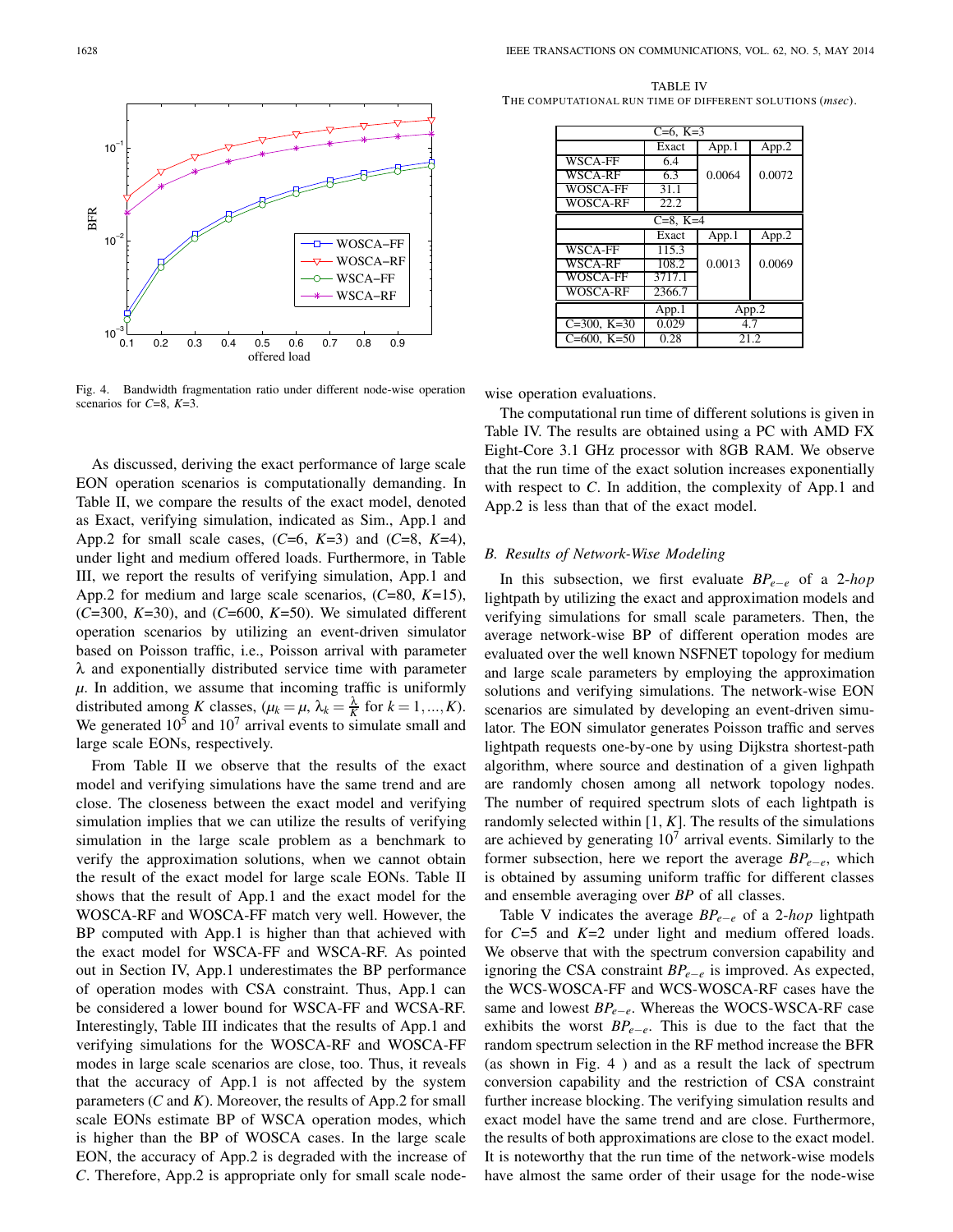TABLE II THE BP OF DIFFERENT NODE-WISE OPERATION SCENARIOS FOR SMALL SCALE EONS.

| Operation       | $C=6$ , $K=3$        |                      |                    |                      |                      |                      |                      |                    |
|-----------------|----------------------|----------------------|--------------------|----------------------|----------------------|----------------------|----------------------|--------------------|
| scenarios       |                      | offered load=0.1     |                    |                      | offered load=0.6     |                      |                      |                    |
|                 | Exact                | Sim.                 | App.1              | App.2                | Exact                | Sim.                 | App.1                | App.2              |
| WSCA-FF         | $2.2\times10^{-3}$   | $2.7\times10^{-3}$   |                    |                      | $5.4\times10^{-2}$   | $5.4\times10^{-2}$   |                      |                    |
| WSCA-RF         | $8.9\times10^{-3}$   | $8.2\times10^{-3}$   | $1.7\times10^{-3}$ | $2.1\times10^{-3}$   | $7.5 \times 10^{-2}$ | $7.5 \times 10^{-2}$ | $4.6 \times 10^{-2}$ | $6.2\times10^{-2}$ |
| WOSCA-FF        | $1.3 \times 10^{-3}$ | $1.8 \times 10^{-3}$ |                    |                      | $3.2\times10^{-2}$   | $4.6 \times 10^{-2}$ |                      |                    |
| <b>WOSCA-RF</b> | $1.2\times10^{-3}$   | $1.8\times10^{-3}$   |                    |                      | $3.2\times10^{-2}$   | $4.6 \times 10^{-2}$ |                      |                    |
|                 |                      |                      |                    |                      |                      |                      |                      |                    |
| Operation       |                      |                      |                    |                      | $C=8, K=4$           |                      |                      |                    |
| scenarios       |                      | offered load=0.1     |                    |                      |                      |                      | offered load=0.6     |                    |
|                 | Exact                | Sim.                 | App.1              | App.2                | Exact                | Sim.                 | App.1                | App.2              |
| WSCA-FF         | $1.9\times10^{-3}$   | $1.7\times10^{-3}$   |                    |                      | $4.9\times10^{-2}$   | $4.9\times10^{-2}$   |                      |                    |
| WSCA-RF         | $9 \times 10^{-3}$   | $9 \times 10^{-3}$   | $1.4\times10^{-3}$ | $2.5 \times 10^{-3}$ | $7.2\times10^{-2}$   | $7.2 \times 10^{-2}$ | $4 \times 10^{-2}$   | $7.3\times10^{-2}$ |
| WOSCA-FF        | $1 \times 10^{-3}$   | $1.4\times10^{-3}$   |                    |                      | $2.8 \times 10^{-2}$ | $4 \times 10^{-2}$   |                      |                    |

## TABLE III THE BP OF DIFFERENT NODE-WISE OPERATION SCENARIOS FOR MEDIUM AND LARGE SCALE EONS.

| Operation       | $C=80, K=15$         |                      |                      |                      |                      |                      |  |
|-----------------|----------------------|----------------------|----------------------|----------------------|----------------------|----------------------|--|
| scenarios       |                      | offered load=0.8     |                      | offered load=2.8     |                      |                      |  |
|                 | Sim.                 | App.1                | App.2                | Sim.                 | App.1                | App.2                |  |
| WSCA-FF         | $1.6\times10^{-5}$   |                      |                      | $8.1\times10^{-3}$   |                      |                      |  |
| WSCA-RF         | $3.3\times10^{-4}$   | $4.6 \times 10^{-6}$ | $4.3 \times 10^{-3}$ | $2.2\times10^{-2}$   | $3.3 \times 10^{-3}$ | $3 \times 10^{-1}$   |  |
| WOSCA-FF        | $2.6 \times 10^{-6}$ |                      |                      | $3.4 \times 10^{-3}$ |                      |                      |  |
| <b>WOSCA-RF</b> | $6.5 \times 10^{-6}$ |                      |                      | $3.4\times10^{-3}$   |                      |                      |  |
| Operation       |                      |                      |                      | $C=300, K=30$        |                      |                      |  |
| scenarios       |                      | offered load=3       |                      |                      | offered load=5       |                      |  |
|                 | Sim.                 | App.1                | App.2                | Sim.                 | App.1                | App.2                |  |
| WSCA-FF         | $1.4\times10^{-6}$   |                      |                      | $2.7\times10^{-3}$   |                      |                      |  |
| WSCA-RF         | $1.4\times10^{-4}$   | $1.6\times10^{-7}$   | $1.8 \times 10^{-1}$ | $1.3 \times 10^{-2}$ | $5.9 \times 10^{-4}$ | $6.8 \times 10^{-1}$ |  |
| WOSCA-FF        | $1 \times 10^{-7}$   |                      |                      | $6 \times 10^{-4}$   |                      |                      |  |
| WOSCA-RF        | $1.3\times10^{-7}$   |                      |                      | $5.8\times10^{-4}$   |                      |                      |  |
| Operation       |                      |                      |                      | $C=600$ , $K=50$     |                      |                      |  |
| scenarios       |                      | offered load=5       |                      | offered load=7       |                      |                      |  |
|                 | Sim.                 | App.1                | App.2                | Sim.                 | App.1                | App.2                |  |
| WSCA-FF         | $3\times10^{-6}$     |                      |                      | $1.9\times10^{-4}$   |                      |                      |  |
| WSCA-RF         | $3 \times 10^{-4}$   | $4.3 \times 10^{-7}$ | $5.5 \times 10^{-1}$ | $2.9\times10^{-3}$   | $2.2 \times 10^{-5}$ | $6.8\times10^{-1}$   |  |
| WOSCA-FF        | $2 \times 10^{-7}$   |                      |                      | $2\times10^{-5}$     |                      |                      |  |
| WOSCA-RF        | $8\times10^{-7}$     |                      |                      | $1.9\times10^{-5}$   |                      |                      |  |

models, as listed in Table IV. However, the complexity of the exact network-wise model increases exponentially versus  $C \times H$ , instead of *C* in the case of node-wise model.

The results of simulations and approximate models for medium and large scale cases are given in Table VI. In this table we can see the same trend as in the results of Table V. Here, for large scale scenarios the benefit of spectrum conversion capability is further pronounced. In the case of *C*=300, *K*=30, and offered load=3, for example,the BP of the WOCS-WCSA-FF is  $2.3 \times 10^{-4}$ , which is reduced to  $5.4 \times 10^{-5}$  by utilizing spectrum conversion in the case of WSC-WCSA-FF. Furthermore, the first and second approximations give a lower and upper estimations of the simulation results, respectively. The results of App.1 for three values of  $(C, K)$  have the same trend with respect to the verifying simulation. The accuracy of App.1 is not degraded with increase of *C* and *K*. On the other hand, although App.2 gives an upper bound of the simulation results, with growing *C* and *K* its accuracy is degraded. Thus, App.2 is applicable only for small scale cases  $(C < 80)$ .

# VII. CONCLUSIONS

In this paper, we have analyzed the exact node-wise and network-wise operation scenarios in EONs. Four operation scenarios have been investigated in the node-wise performance evaluation, which are determined based on the spectrum allocation methods (FF or RF) and the status of assignment constraint (WCSA or WOCSA). We presented an algorithmic procedure to derive the global balance equations of the corresponding Markov chains for all operation scenarios. Furthermore, the network-wise operation was evaluated by analyzing the end-to-end blocking probability for eight operation modes. In order to reduce the computational complexity, we also presented two approximate solutions to obtain the steady-state probabilities of Markov models and the end-toend blocking probability. The results of the exact models, approximations, and verifying simulations were compared. Our comparison reveals that the exact model and simulation have the same trend and are close. In addition, the accuracy of both approximations is acceptable. The approximate solutions are also examined under large scale scenarios by considering the simulation results as a benchmark. The accuracy of the first approximation is not degraded in large scale cases, as opposed to the second one, which is only applicable to small scale problems.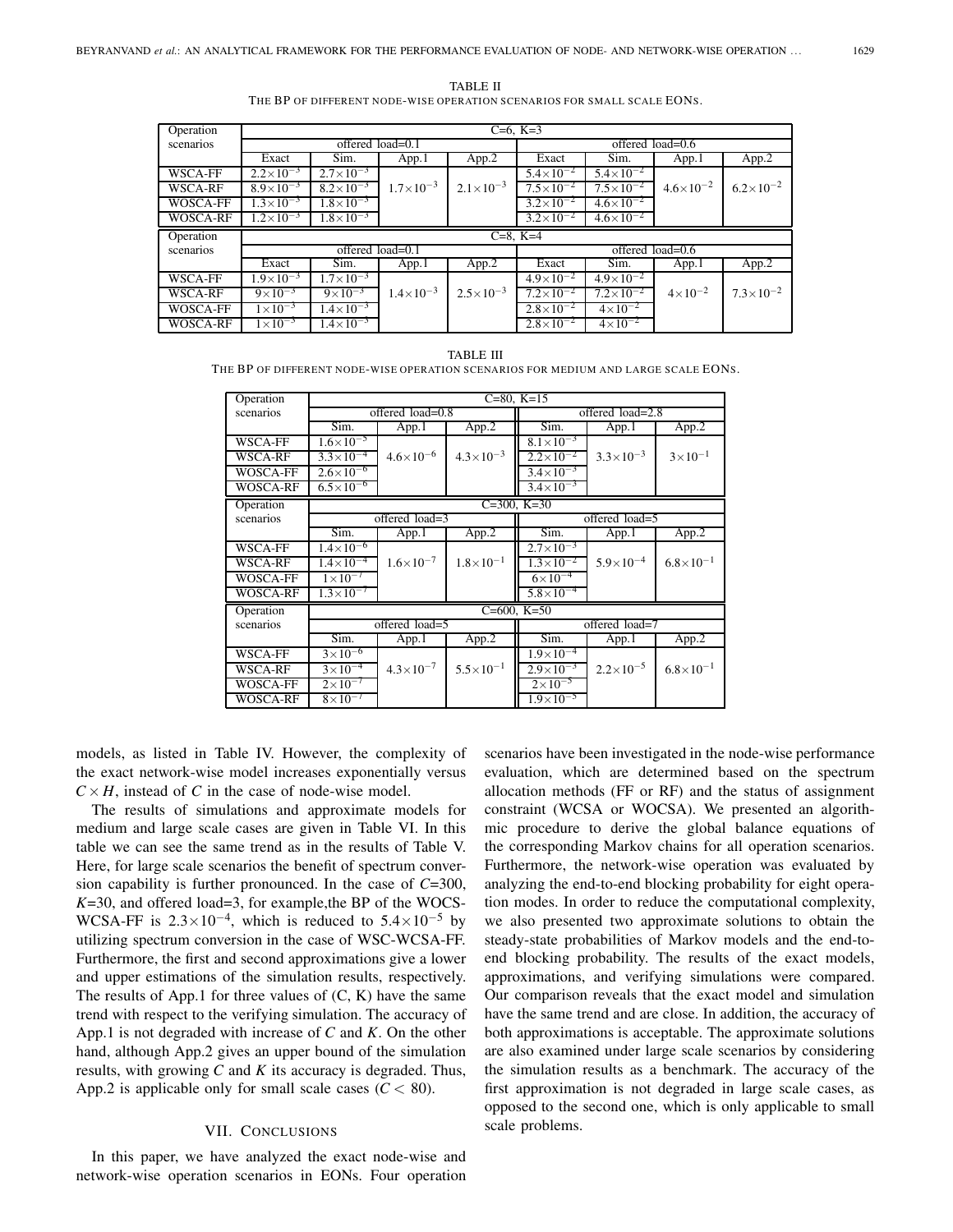TABLE V THE AVERAGE *BPe*−*<sup>e</sup>* OF DIFFERENT NETWORK-WISE OPERATION SCENARIOS FOR A SMALL SCALE 2-*hop* PATH.

| Operation     |                    | $C=5$ , $K=2$ , $H=2$ |                    |                    |                    |                      |                    |                      |
|---------------|--------------------|-----------------------|--------------------|--------------------|--------------------|----------------------|--------------------|----------------------|
| scenarios     |                    | offered load= $0.2$   |                    |                    |                    |                      | offered load=0.6   |                      |
|               | Exact              | Sim.                  | App.1              | App.2              | Exact              | Sim.                 | App.1              | App.2                |
| WOSC-WSCA-FF  | $6.1\times10^{-3}$ | $3.5 \times 10^{-3}$  |                    |                    | $5.6\times10^{-2}$ | $2.9\times10^{-2}$   |                    |                      |
| WOSC-WSCA-RF  | $1.1\times10^{-2}$ | $5.2\times10^{-3}$    |                    | $8.7\times10^{-3}$ | $8.1\times10^{-2}$ | $3.4\times10^{-2}$   |                    | $8.2\times10^{-2}$   |
| WOSC-WOSCA-FF | $2.3\times10^{-3}$ | $3.1\times10^{-3}$    |                    |                    | $2.9\times10^{-2}$ | $2.6\times10^{-2}$   |                    |                      |
| WOSC-WOSCA-RF | $4.2\times10^{-3}$ | $3.4\times10^{-3}$    | $5.3\times10^{-3}$ |                    | $4.4\times10^{-2}$ | $2.8\times10^{-2}$   | $4.8\times10^{-2}$ |                      |
| WSC-WSCA-FF   | $5.9\times10^{-3}$ | $2.6 \times 10^{-3}$  |                    |                    | $5.4\times10^{-2}$ | $2.2\times10^{-2}$   |                    |                      |
| WSC-WSCA-RF   | $9.7\times10^{-3}$ | $4.2\times10^{-3}$    |                    | $4.2\times10^{-3}$ | $7 \times 10^{-2}$ | $2.8\times10^{-2}$   |                    | $4.1 \times 10^{-2}$ |
| WSC-WOSCA-FF  | $2.1\times10^{-3}$ | $2.1\times10^{-3}$    |                    |                    | $2.3\times10^{-2}$ | $1.9\times10^{-2}$   |                    |                      |
| WSC-WOSCA-RF  | $2.1\times10^{-3}$ | $2.2\times10^{-3}$    |                    |                    | $2.3\times10^{-2}$ | $1.9 \times 10^{-2}$ |                    |                      |

#### TABLE VI

THE AVERAGE BP OF NSFNET TOPOLOGY UNDER DIFFERENT OPERATION SCENARIOS FOR MEDIUM AND LARGE SCALE PARAMETERS.

| Operation     | $C=80, K=15$                    |                      |                      |                                 |                      |                      |
|---------------|---------------------------------|----------------------|----------------------|---------------------------------|----------------------|----------------------|
| scenarios     | offered load=0.8                |                      |                      |                                 | offered load=2.8     |                      |
|               | Sim.                            | App.1                | App.2                | Sim.                            | App.1                | App.2                |
| WOSC-WSCA-FF  | $1.5 \times 10^{-4}$            |                      |                      | $5.2 \times 10^{-3}$            |                      |                      |
| WOSC-WSCA-RF  | $1.8 \times 10^{-3}$            |                      | $1 \times 10^{-1}$   | $1.5 \times 10^{-2}$            |                      | $3.2 \times 10^{-1}$ |
| WOSC-WOSCA-FF | $3.3 \times 10^{-5}$            |                      |                      | $1.2 \times 10^{-3}$            |                      |                      |
| WOSC-WOSCA-RF | $4.5 \times 10^{-5}$            | $6.6 \times 10^{-6}$ |                      | $1.8\times10^{-3}$              | $2.6 \times 10^{-4}$ |                      |
| WSC-WSCA-FF   | $8.4 \times 10^{-5}$            |                      |                      | $2.5 \times 10^{-3}$            |                      |                      |
| WSC-WSCA-RF   | $9.4\times10^{-4}$              |                      | $6.6 \times 10^{-3}$ | $9.8 \times 10^{-3}$            |                      | $1 \times 10^{-1}$   |
| WSC-WOSCA-FF  | $3 \times 10^{-5}$              |                      |                      | $9.6 \times 10^{-4}$            |                      |                      |
| WSC-WOSCA-RF  | $2.9\times10^{-5}$              |                      |                      | $9.8 \times 10^{-4}$            |                      |                      |
| Operation     |                                 |                      |                      | $C=300, K=30$                   |                      |                      |
| scenarios     |                                 | offered load=3       |                      |                                 | offered load=5       |                      |
|               | Sim.                            | App.1                | App.2                | Sim.                            | App.1                | App.2                |
| WOSC-WSCA-FF  | $2.3 \times 10^{-4}$            |                      |                      | $2.9\times10^{-3}$              |                      |                      |
| WOSC-WSCA-RF  | $3.4\times10^{-3}$              |                      | $5.1\times10^{-1}$   | $1.4 \times 10^{-2}$            |                      | $6.2 \times 10^{-1}$ |
| WOSC-WOSCA-FF | $1.1 \times 10^{-5}$            |                      |                      | $2.7\times10^{-4}$              |                      |                      |
| WOSC-WOSCA-RF | $2.6 \times 10^{-5}$            | $3.9\times10^{-7}$   |                      | $4.7\times10^{-4}$              | $7.6 \times 10^{-6}$ |                      |
| WSC-WSCA-FF   | $5.4 \times 10^{-5}$            |                      |                      | $8.6 \times 10^{-4}$            |                      |                      |
| WSC-WSCA-RF   | $1.1 \times 10^{-3}$            |                      | $2.8\times10^{-1}$   | $5.7 \times 10^{-3}$            |                      | $4.3 \times 10^{-1}$ |
| WSC-WOSCA-FF  | $7.8 \times 10^{-6}$            |                      |                      | $1.6 \times 10^{-4}$            |                      |                      |
| WSC-WOSCA-RF  | $7.7\times10^{-6}$              |                      |                      | $1.5 \times 10^{-4}$            |                      |                      |
| Operation     |                                 |                      |                      | $C=600, K=50$                   |                      |                      |
| scenarios     |                                 | offered load=5       |                      |                                 | offered load=8       |                      |
|               | Sim.                            | App.1                | App.2                | Sim.                            | App.1                | App.2                |
| WOSC-WSCA-FF  | $9.4 \times 10^{-4}$            |                      |                      | $2.8 \times 10^{-2}$            |                      |                      |
| WOSC-WSCA-RF  | $8.6\times10^{-3}$              |                      | $7.3 \times 10^{-1}$ | $5.4 \times \overline{10^{-2}}$ |                      | $8.4 \times 10^{-1}$ |
| WOSC-WOSCA-FF | $4.5 \times 10^{-5}$            |                      |                      | $6.6 \times 10^{-3}$            |                      |                      |
| WOSC-WOSCA-RF | $1.1 \times 10^{-4}$            | $4.1 \times 10^{-7}$ |                      | $9.3 \times 10^{-3}$            | $2.2\times10^{-4}$   |                      |
| WSC-WSCA-FF   | $2.2\times10^{-4}$              |                      |                      | $1.3 \times 10^{-2}$            |                      |                      |
| WSC-WSCA-RF   | $3.1 \times \overline{10^{-3}}$ |                      | $5.8\times10^{-1}$   | $3.3 \times 10^{-2}$            |                      | $7.5 \times 10^{-1}$ |
| WSC-WOSCA-FF  | $3.2 \times 10^{-5}$            |                      |                      | $4.3 \times 10^{-3}$            |                      |                      |
| WSC-WOSCA-RF  | $2.9 \times 10^{-5}$            |                      |                      | $4.3 \times 10^{-3}$            |                      |                      |

# APPENDIX A SORTING AND NUMBERING THE BANDWIDTH OCCUPATION PATTERNS IN OPERATION SCENARIOS WCSA-FF AND WCSA-RF

In this appendix, we present a procedure to sort and number the spectrum patterns in a EON node with CSA constraint, which helps us algorithmically derive the GBEs of the corresponding Markov model. Toward this end, we categorize the spectrum patterns with respect to the number of served users. Let *N* denote the number of users,  $N = \sum_{i=1}^{K} n_i$ , then sort the spectrum patterns in ascending order with respect to *N*. For a given *N*, all possible vectors *n* are obtained by considering all the solutions of the following equation:

$$
n_1 + n_2 + \dots + n_K = N_j
$$
  
s.t.,  $n_1 + 2n_2 + 3n_3 + \dots + Kn_K \leq C$ ,

$$
\&\& 0 \le n_i, \&\& 0 \le N_j \le C. \tag{A-1}
$$

The solutions of the above linear equation are sorted in ascending order with respect to the value of  $n_K$ . The solutions with the same  $n_K$  are sorted in ascending order versus the value of  $n_{K-1}$ , and in the cases that  $n_K$  and  $n_{K-1}$  are the same, they are aligned in ascending order with respect to the value of  $n_{K-2}$ , and so on.

After obtaining all vectors *n* that satisfy Eq. (A-1) for  $N = 0, \ldots, C$ , we determine all the possible spectrum patterns of each vector. The number of spectrum patterns of each vector *n* is given by Eq. (1a). These patterns are sorted with respect to the permutation of the classes of users. For a given *n*, all the possible patterns are obtained by considering all the permutations of the idle and busy slots. We can determine all permutations of the empty slots using the following linear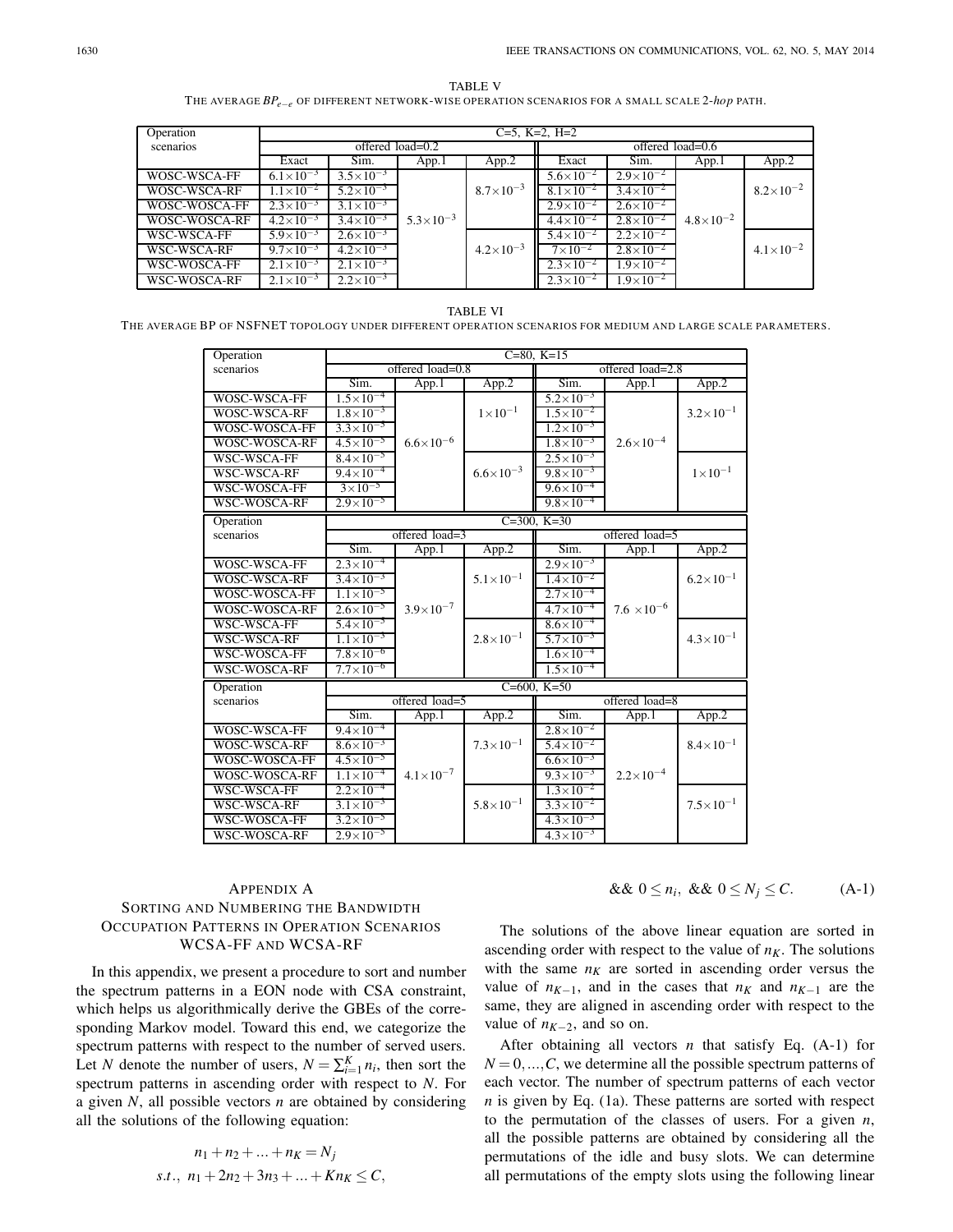

Fig. 5. (a) Some permutations of idle slots, (b) categorizing and arrangement of the occupation patterns for  $n=(2,1,0)$ ,  $C=5$ , and  $K=3$ .

equation:

$$
x_1 + x_2 + \dots + x_{N+1} = E, \, s.t., \, E = C - \sum_{i=1}^{K} (i \times n_i), \, \&\& 0 \le x_i,
$$
\n(A-2)

where  $x_i$  indicates the number of idle slots between the  $(i-1)$ th and *i*th busy slots, as shown in Fig. 5(a). For each solution, there are  $\frac{N!}{\prod_{i=1}^K n_i!}$  distinct permutations for the busy slots, and each of them brings a specific spectrum pattern. To sort the spectrum patterns, first we determine all the possible permutations of the users and obtain the solutions of (A-2). Then, we sort the permutations in ascending order with respect to the class of the first user. In the scenario where the first users are the same, the permutations are sorted with respect to the class of the second user, and so on.

After sorting the permutations by using the solutions of Eq. (A-2), the corresponding spectrum patterns are determined. The patterns of each permutation are sorted with respect to the solutions of Eq. (A-2), which are arranged in ascending order with respect to  $x_1$ . In the case that the solutions have the same  $x_1$ , they are ordered with respect to  $x_2$ , and so on. In Fig. 5(b), we show the categorization and arrangement of the spectrum patterns for  $n = (2, 1, 0)$ ,  $C = 5$ , and  $K = 3$ . We summarize the described procedure as follows:

- For  $N = 0, \ldots, C$ , find all vectors *n* satisfying Eq. (A-1) and sort the vectors with respect to *N* in ascending order (sort the vectors with the same *N* with respect to the value of  $n_K$ ).
- For each vector *n*, determine all the permutations of users and obtain all the solutions of Eq. (A-2).
- Sort the permutations and solutions according to the described procedure (Fig. 5(b)).

After sorting the occupation patterns, we can number the spectrum patterns from 1 to  $N_T$ , as shown in Algorithm 1, where  $N_T$  is the total number of spectrum patterns.

| Algorithm 1: Numbering spectrum patterns                              |  |  |  |  |  |
|-----------------------------------------------------------------------|--|--|--|--|--|
| <b>Input</b> : C and K                                                |  |  |  |  |  |
| <b>Output</b> : the sorted and numbered spectrum patterns $(S)$       |  |  |  |  |  |
| 1 Initialization: $Offset = 0$ ; S=0;                                 |  |  |  |  |  |
| for $N = 0, , C$ do<br>$\overline{2}$                                 |  |  |  |  |  |
| Find all $n = (n_1, , n_K)$ that satisfy (A-1);<br>3                  |  |  |  |  |  |
| Sort vectors <i>n</i> in ascending order with respect to $n_K$ ,<br>4 |  |  |  |  |  |
| $n_{K-1},, n_2;$                                                      |  |  |  |  |  |
| <b>for</b> $\forall$ the sorted vectors n <b>do</b><br>5              |  |  |  |  |  |
| Find all spectrum patterns of the given $n$ ;<br>6                    |  |  |  |  |  |
| Sort the spectrum pattern according to the users'<br>7                |  |  |  |  |  |
| permutation and solutions of (A-2);                                   |  |  |  |  |  |
| Number the sorted patterns from Offset to<br>8                        |  |  |  |  |  |
| $Offset + N_{WCSA}(n);$                                               |  |  |  |  |  |
| S=SU{all the spectrum patterns of the given $n$ };<br>9               |  |  |  |  |  |
| $Offset = Offset + N_{WCSA};$<br>10                                   |  |  |  |  |  |
| end<br>11                                                             |  |  |  |  |  |
| 12 end                                                                |  |  |  |  |  |
|                                                                       |  |  |  |  |  |

It should be noted that the number of solutions of (A-1) for large *C* may be huge, which restricts this categorization mechanism for large *C*. However, this technique can be useful to reduce the complexity of the exact solution by employing the aggregation methods introduced in [25] to solve huge Markov chains.

## APPENDIX B GBE DERIVATION IN THE OPERATION SCENARIOS WCSA-FF AND WCSA-RF

In this appendix, we present an algorithmic procedure to derive the GBEs of the Markov model for the operation scenarios WCSA-FF and WSCA-RF. Algorithm 2 represents details of the procedure. The inputs of the algorithm are *C* and *K*, and its output is matrix  $A_{(N_T \times N_T)}$ , where its *i*th row denotes the GBE of the *i*th spectrum pattern (*OSVi*). In line 1, all the states of the given *C* and *K* are sorted and numbered using Algorithm 1. In lines 2-3, matrix *A* is initialized by setting all the elements of the first row to 1 and the other ones to 0. Note that all elements of the first row are set to 1 in order to satisfy the normalization constraint of the steady-state probabilities. The loop in lines 4-13 determines the GBEs of all states and calculates the non-zero elements of *A* according to Eq. (2a). In line 5,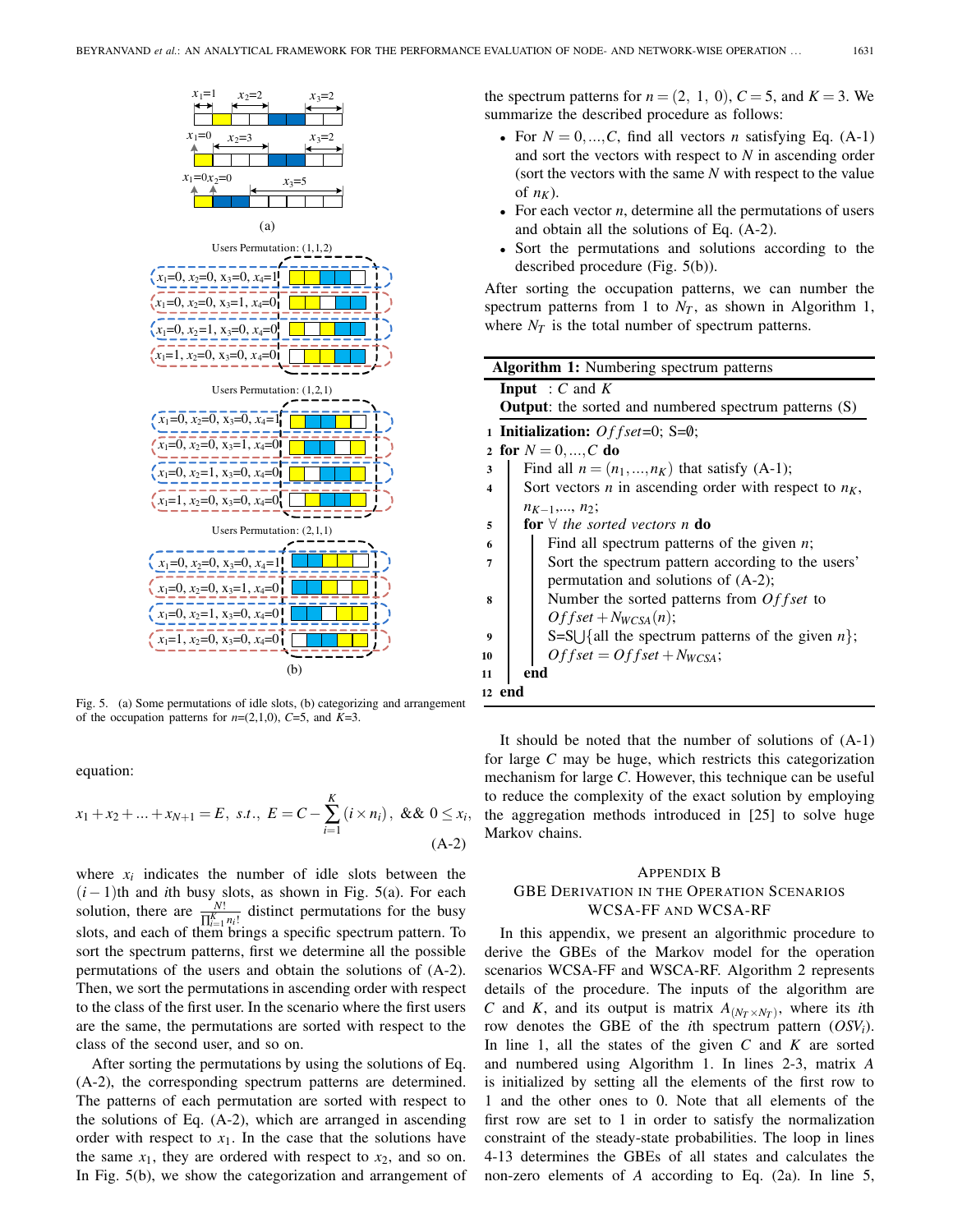function  $S\{\cdot\}$  returns the spectrum pattern of the given number, *i*, according to the introduced categorization algorithm. By using this mechanism, instead of storing all spectrum patterns in a look-up table, we only need to store all solutions of (A-1) and then performing the categorization and sorting procedure. Note that the functions  $FindPos\{OSV_i, j, FF\_RF\}$ and  $FindNeg\{OSV_i, j\}$  determine all the positive (with the arrival of a class *j* user) and negative (with the departure of a class *j* user) transitions of the state *OSVi*, respectively, where *FF\_RF* specifies the spectrum allocation method, FF or RF. Furthermore, the function *Size*{·} counts the element of the given set. The details of *FindPos*{·} and *FindNeg*{·} are presented in Algorithm 3 and 4, respectively. In these algorithms, the function *FindIndex*{·} determines the index number of the spectrum pattern according to the arrangement of Algorithm 1.

| <b>Input</b> : C and K, $\lambda_k$ and $\mu_k$ (k=1,,K)<br><b>Output:</b> The transition matrix $A_{(N_T \times N_T)}$                                                                                                                                     |
|-------------------------------------------------------------------------------------------------------------------------------------------------------------------------------------------------------------------------------------------------------------|
|                                                                                                                                                                                                                                                             |
|                                                                                                                                                                                                                                                             |
| 1 Sort and number all states of the Markov chain using                                                                                                                                                                                                      |
| Algorithm 1;                                                                                                                                                                                                                                                |
| Set all elements of the matrix $A_{(N_T \times N_T)}$ to 0;                                                                                                                                                                                                 |
| Set all elements of the first row of A to 1;                                                                                                                                                                                                                |
| for $N_i = 0, , C$ do<br>4                                                                                                                                                                                                                                  |
| $OSV_i = S\{i\};$<br>5                                                                                                                                                                                                                                      |
| for $N_j = 0, , C$ do<br>6                                                                                                                                                                                                                                  |
| 7                                                                                                                                                                                                                                                           |
|                                                                                                                                                                                                                                                             |
| $\begin{array}{l} \Gamma_{(OSV_i)}^{j+} = FindPos\{OSV_i, ~j, ~FF\_RF\}; \\ \Gamma_{(OSV_i)}^{j-} = FindNeg\{OSV_i, ~j, ~FF\_RF\}; \\ m_{(OSV_i)}^{j+} = Size\{\Gamma_{(OSV_i)}^{j+}\};~m_{(OSV_i)}^{j-} = Size\{\Gamma_{(OSV_i)}^{j-}\}; \end{array}$<br>8 |
| $A(i,i) = A(i,i) + \mu_j + m_{(OSV_i)}^{J^-} \mu_j;$<br>9                                                                                                                                                                                                   |
| $\forall u \in \Gamma^{j+}_{(OSV_i)}$ set $A(i, u) = -\mu_j;$<br>10                                                                                                                                                                                         |
| for $\forall t \in \Gamma_{(OSV_i)}^{J^-}$ do<br>11                                                                                                                                                                                                         |
| $\Gamma_{(OSV_t)}^{J^+} = FindPos\{OSV_t, j\};$<br>12                                                                                                                                                                                                       |
| $m_{(OSV_t)}^{j+} = Size\{\Gamma_{(OSV_t)}^{j+}\}; A(i,t) = \frac{-\lambda_j}{m_{(OSV_t)}^{j+}};$                                                                                                                                                           |
| end<br>13                                                                                                                                                                                                                                                   |
| end<br>14                                                                                                                                                                                                                                                   |
| 15 end                                                                                                                                                                                                                                                      |

# APPENDIX C GBE DERIVATION IN THE OPERATION SCENARIOS WOCSA-FF AND WOCSA-RF

In order to derive the GBEs of the Markov chain for the WOCSA-FF and WOCSA-RF cases, first we sort and number all the possible spectrum patterns according to Algorithm 1. It should be noted that for these cases the relation applied in line 7 of Algorithm 1, (A-2) is modified as follows:

$$
x_1 + x_2 + \dots + x_{N_S+1} = E, \, s.t., \, E = C - \sum_{i=1}^K (i \times n_i), \, \&\& 0 \le x_i,
$$
\n(A-3)

where *N<sub>S</sub>* is the number of busy slots  $(N_S = \sum_{i=1}^K (i \times n_i)).$ Furthermore,  $N_{WCSA}(n)$  in lines 8 and 10 of Algorithm 1 is replaced with  $N_{WOCSA}(n)$ . We can utilize Algorithm 2 as well as

**Algorithm 3:** *FindPos*{*OSVi, j, FF RF*} **Input** :  $OSV_i$ , *j*,  $FF\_RF$ **Output**:  $\Gamma^{j+}_{(OSV_t)}$ **<sup>1</sup> if** *FF RF=FF* **then <sup>2</sup>** *SelectInterval*= the first available *j* contiguous idle slots of *OSVi*; **3 if** *SelectInterval*  $\neq$ **0 then**  $\begin{array}{c|c} \n\text{4} & \text{OSV}_{new} = OSV_i \cup SelectInterval; \n\end{array}$  $u = FindIndex\{OSV_{new}\};\ \Gamma_{OSV_i}^{+j} = \{u\};$  $\mathbf{5}$  **else if** *SelectInterval* =  $\mathbf{0}$  **then 6**  $\Gamma_{OSV_i}^{+j} = \{\emptyset\};$ **<sup>7</sup> end <sup>8</sup> else if** *FF RF=RF* **then 9**  $\Gamma_{OSV_i}^{+j} = \{\emptyset\};$ **10**  $\Delta USV_j =$ all available *j* contiguous idle slots in *OSV<sub>i</sub>*; **11 for**  $\forall$  *SelectInterval* $\in \Delta USV_i$  **do** 12 *OSV<sub>new</sub>* =  $OSV_i \cup SelectInterval;$  $u = FindIndex\{OSV_{new}\};\ \Gamma_{OSV_i}^{+j} = \Gamma_{OSV_i}^{+j} \cup \{u\};$ **13 end 14 end**

| <b>Algorithm 4:</b> FindNeg $\{OSV_i, j\}$                                                                                                                           |
|----------------------------------------------------------------------------------------------------------------------------------------------------------------------|
|                                                                                                                                                                      |
| <b>Input</b> : $OSV_i$ and <i>j</i><br><b>Output</b> : $\Gamma_{(OSV_t)}^{j-}$                                                                                       |
| 1 $\Gamma_{OSV_i}^{-j} = \{\emptyset\};$                                                                                                                             |
| 2 for $\forall (f_L, f_U) \in OSV_i$ && $(f_U - f_L) = j$ do                                                                                                         |
|                                                                                                                                                                      |
| $\begin{array}{ll}\n3 & OSV_{new} = OSV_i - \{(f_L, f_U)\}; \ u = FindIndex\{OSV_{new}\}; \\ 4 & \Gamma_{OSV_i}^{-j} = \Gamma_{OSV_i}^{-j} \cup \{u\};\n\end{array}$ |
| 5 end                                                                                                                                                                |

the modified versions of Algorithm 3 and 4 to derive the GBEs of WOCSA-FF and WOCSA-RF operation modes. In order to obtain  $\Gamma_{OSV_t}^{k+}$  in the WOCSA-FF scenario, *SelectInterval* in line 2 of Algorithm 3 is set to the first available *j* slots (neglecting the contiguous constraint). Similarly, for the case of WOCSA-RF, line 10 of Algorithm 3 is changed by setting  $\Delta USV_i$  as the set of all scenarios to select *j* idle slots out of available idle slots. In addition, Algorithm 4 can be used for the WOCSA cases by changing the contiguous interval  $(f_L, f_U)$  into a non-contiguous set  $\{f_L, ..., f_U\}$ , which specifies all slots assigned to a lightpath.

#### **REFERENCES**

- [1] M. Jinno, H. Takara, B. Kozicki, Y. Tsukishima, Y. Sone, and S. Matsuoka, "Spectrum-efficient and scalable elastic optical path network: Architecture, benefits, and enabling technologies," *IEEE Commun. Mag.*, vol. 47, no. 11, pp. 66–73, Nov. 2009.
- [2] W. Shi, Z. Zhu, M. Zhang, and N. Ansari, "On the effect of bandwidth fragmentation on blocking probability in elastic optical networks," *IEEE Trans. Commun.*, vol. 61, no. 7, pp. 2970–2978, July 2013.
- [3] C.-F. Hsu and F.-S. Lin, "On dynamic wavelength assignment in wavelength-convertible multi-granular optical networks," *IEEE Trans. Commun.*, vol. 57, no. 8, pp. 2221–2224, Aug. 2009.
- [4] O. Gerstel, M. Jinno, A. Lord, and S. J. Ben Yoo, "Elastic optical networking: a new dawn for the optical layer?" *IEEE Commun. Mag.*, vol. 50, no. 2, pp. S12–S20, Feb. 2012.